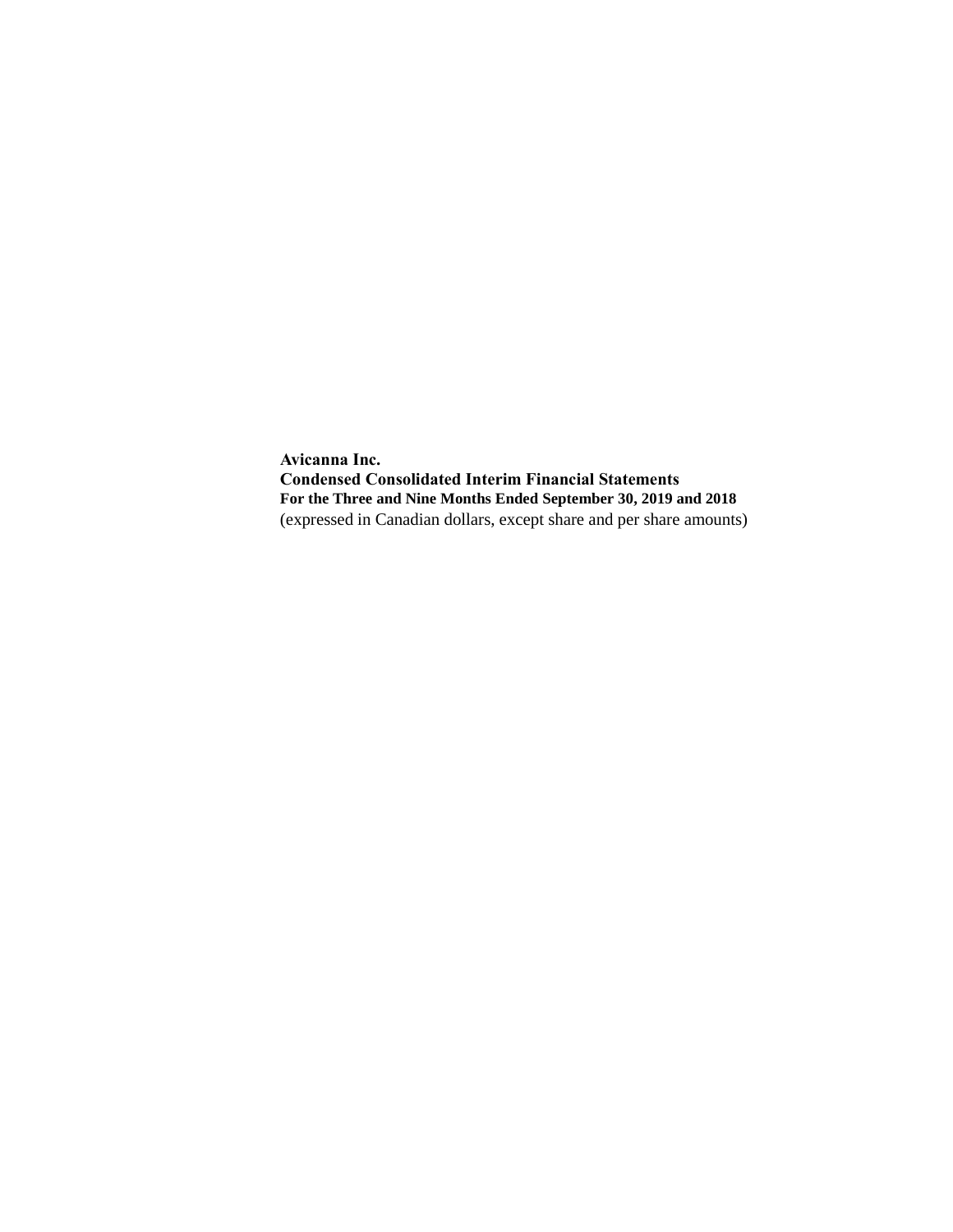## **Avicanna Inc. Condensed Consolidated Interim Statements of Financial Position As at September 30, 2019 and December 31, 2018 (Expressed in Canadian Dollars)**

| <b>ASSETS</b><br><b>Current assets</b><br>\$<br>$\$$<br>Cash<br>3,086,171<br>69,295<br>Short term investments<br>3,523,613<br>Amounts receivable<br>679,082<br>258,608<br>Prepaid assets (Note 14)<br>3,132,914<br>863,624<br>Biological assets (Note 4)<br>291,031<br>Inventory (Note 5)<br>1,574,327<br>12,287,138<br>1,191,527<br>588,775<br>Right to use asset (Note 16)<br>Property and equipment (Note 6)<br>19,590,649<br>16,256,136 |
|---------------------------------------------------------------------------------------------------------------------------------------------------------------------------------------------------------------------------------------------------------------------------------------------------------------------------------------------------------------------------------------------------------------------------------------------|
|                                                                                                                                                                                                                                                                                                                                                                                                                                             |
|                                                                                                                                                                                                                                                                                                                                                                                                                                             |
|                                                                                                                                                                                                                                                                                                                                                                                                                                             |
|                                                                                                                                                                                                                                                                                                                                                                                                                                             |
|                                                                                                                                                                                                                                                                                                                                                                                                                                             |
|                                                                                                                                                                                                                                                                                                                                                                                                                                             |
|                                                                                                                                                                                                                                                                                                                                                                                                                                             |
|                                                                                                                                                                                                                                                                                                                                                                                                                                             |
|                                                                                                                                                                                                                                                                                                                                                                                                                                             |
|                                                                                                                                                                                                                                                                                                                                                                                                                                             |
|                                                                                                                                                                                                                                                                                                                                                                                                                                             |
|                                                                                                                                                                                                                                                                                                                                                                                                                                             |
|                                                                                                                                                                                                                                                                                                                                                                                                                                             |
| Intangible assets (Note 7)<br>10,830,589<br>10,733,266                                                                                                                                                                                                                                                                                                                                                                                      |
| Investment<br>72<br>72                                                                                                                                                                                                                                                                                                                                                                                                                      |
| \$<br>43,297,223<br>\$<br>28,181,001                                                                                                                                                                                                                                                                                                                                                                                                        |
|                                                                                                                                                                                                                                                                                                                                                                                                                                             |
| <b>LIABILITIES AND SHAREHOLDERS' EQUITY</b>                                                                                                                                                                                                                                                                                                                                                                                                 |
|                                                                                                                                                                                                                                                                                                                                                                                                                                             |
| <b>Current liabilities</b>                                                                                                                                                                                                                                                                                                                                                                                                                  |
| $\mathbf S$<br>Amounts payable<br>2,717,072<br>\$<br>1,455,565                                                                                                                                                                                                                                                                                                                                                                              |
| Lease liability – current portion (Note 15)<br>224,950                                                                                                                                                                                                                                                                                                                                                                                      |
| 2,734,359<br>Due to related party (Note 9)<br>331,320                                                                                                                                                                                                                                                                                                                                                                                       |
| 1,786,885<br>5,676,381                                                                                                                                                                                                                                                                                                                                                                                                                      |
|                                                                                                                                                                                                                                                                                                                                                                                                                                             |
| Convertible debentures (Note 8)<br>702,687                                                                                                                                                                                                                                                                                                                                                                                                  |
| Derivative liability (Note 8)<br>80,313                                                                                                                                                                                                                                                                                                                                                                                                     |
| Lease liability (Note 15)<br>374,358                                                                                                                                                                                                                                                                                                                                                                                                        |
| Term loan<br>14,441                                                                                                                                                                                                                                                                                                                                                                                                                         |
| <b>Total Liabilities</b><br>1,801,326<br>6,833,739                                                                                                                                                                                                                                                                                                                                                                                          |
|                                                                                                                                                                                                                                                                                                                                                                                                                                             |
| <b>Shareholders' Equity</b>                                                                                                                                                                                                                                                                                                                                                                                                                 |
| Share capital (Note 10)<br>21,492,039<br>45,869,636                                                                                                                                                                                                                                                                                                                                                                                         |
| Warrants (Note 10)<br>4,267,996<br>5,218,984                                                                                                                                                                                                                                                                                                                                                                                                |
| Share-based payment reserve (Note 11)<br>3,417,302<br>1,515,107                                                                                                                                                                                                                                                                                                                                                                             |
| Accumulated other comprehensive income<br>(1,903,127)<br>(188, 771)                                                                                                                                                                                                                                                                                                                                                                         |
| Non-controlling interest (Note 12)<br>8,899,582<br>8,070,778                                                                                                                                                                                                                                                                                                                                                                                |
| Deficit<br>(24,087,905)<br>(9,728,462)                                                                                                                                                                                                                                                                                                                                                                                                      |
| 36,463,484<br>26,379,675                                                                                                                                                                                                                                                                                                                                                                                                                    |
| \$<br>43,297,223<br>\$<br>28,181,001                                                                                                                                                                                                                                                                                                                                                                                                        |

The accompanying notes are an integral part of these condensed consolidated interim financial statements.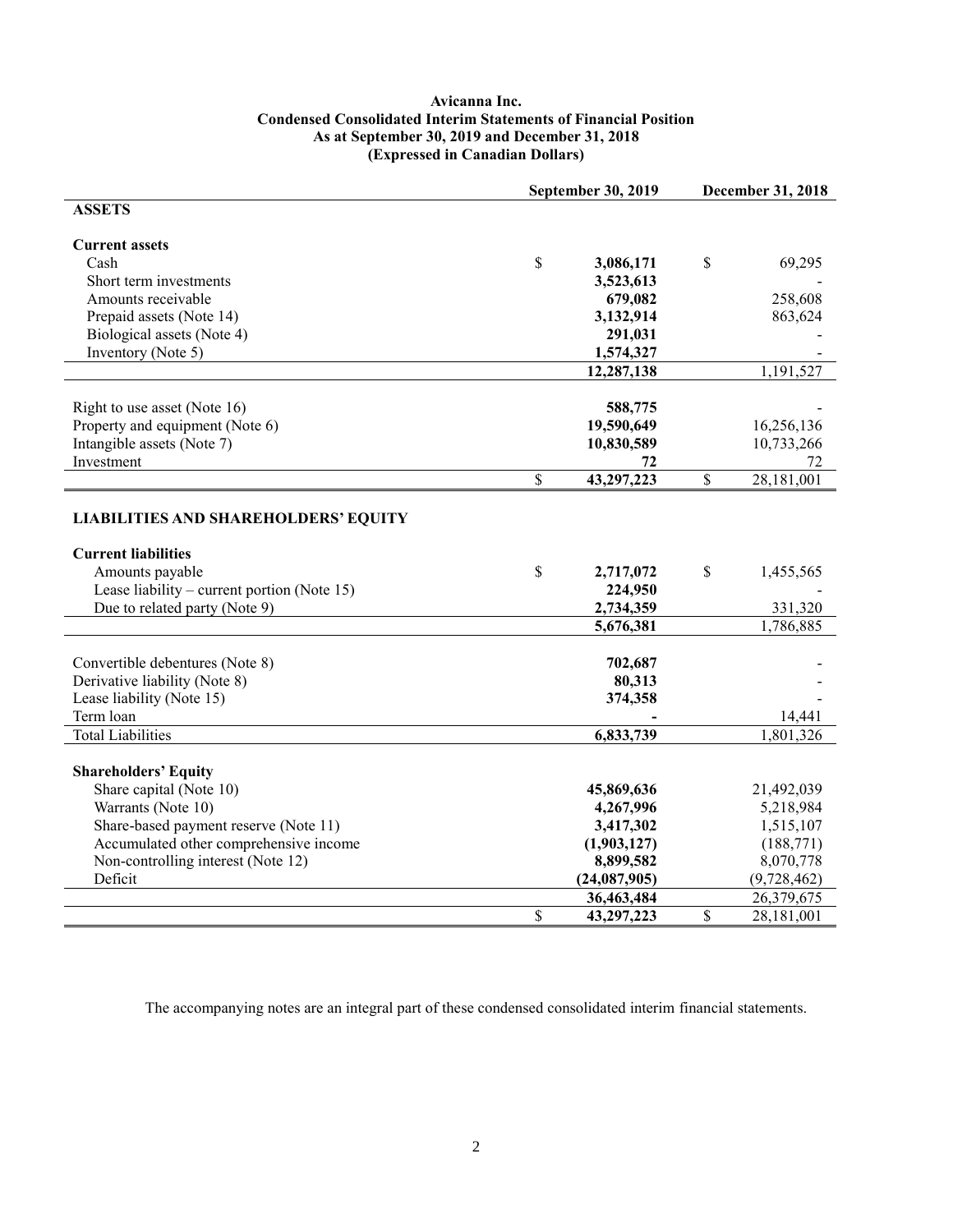#### **Avicanna Inc. Condensed Consolidated Interim Statements of Operations and Comprehensive Loss For the Three and Nine Months Ended September 30, 2019 and 2018 (Expressed in Canadian Dollars)**

|                                                                                                                                                                                                                                                                                 | Three months ended September 30, |                                                                        |             | Nine months ended September 30, |    |                                                                         |    |                                                              |
|---------------------------------------------------------------------------------------------------------------------------------------------------------------------------------------------------------------------------------------------------------------------------------|----------------------------------|------------------------------------------------------------------------|-------------|---------------------------------|----|-------------------------------------------------------------------------|----|--------------------------------------------------------------|
|                                                                                                                                                                                                                                                                                 |                                  | 2019                                                                   |             | 2018                            |    | 2019                                                                    |    | 2018                                                         |
| Revenue                                                                                                                                                                                                                                                                         | \$                               | 4,943                                                                  | \$          | 35,166                          | \$ | 45,537                                                                  | \$ | 93,829                                                       |
| General and administrative (Note 17)<br>Share-based compensation                                                                                                                                                                                                                |                                  | 5,673,540<br>262,498                                                   |             | 1,592,955<br>370,808            |    | 12,604,022<br>1,982,066                                                 |    | 4,174,867<br>671,501                                         |
| Depreciation and amortization                                                                                                                                                                                                                                                   |                                  | 326,983                                                                |             | 35,915                          |    | 512,100                                                                 |    | 87,558                                                       |
| <b>Total expenses</b>                                                                                                                                                                                                                                                           |                                  | 6,263,021                                                              |             | 1,999,678                       |    | 15,098,188                                                              |    | 4,933,926                                                    |
| Other income (expense)<br>Foreign exchange loss<br>Gain on acquisition<br>Gain on fair value of biological assets<br>Gain on revaluation of derivative liability<br>Loss attributed from equity accounted<br>investee<br>Interest expense<br>Interest income<br><b>Net loss</b> | \$                               | (137, 455)<br>138,981<br>7,387<br>(20, 524)<br>84,359<br>(6, 185, 330) | $\mathbf S$ | (108,982)<br>516<br>(2,072,978) | \$ | (198, 595)<br>596,484<br>20,690<br>(85, 264)<br>140,331<br>(14,579,005) | \$ | (192, 464)<br>1,129,976<br>(27,607)<br>10,317<br>(3,919,875) |
| Net income (loss) attributable to non-controlling<br>interest<br>Net loss attributable to shareholders of the<br>Company                                                                                                                                                        |                                  | (113, 464)<br>(6,071,866)                                              |             | 16,273<br>(2,089,251)           |    | (219, 562)<br>(14,359,443)                                              |    | (74, 574)<br>(3,845,301)                                     |
| Foreign currency translation adjustment                                                                                                                                                                                                                                         |                                  | (1,009,501)                                                            |             | 119,090                         |    | (1,714,356)                                                             |    | (53,390)                                                     |
| Net comprehensive loss                                                                                                                                                                                                                                                          |                                  | (7, 194, 831)                                                          |             | (1,953,888)                     |    | (16, 293, 361)                                                          |    | (3,973,265)                                                  |
| Weighted average number of common shares<br>- basic and dilutive                                                                                                                                                                                                                |                                  | 21,830,153                                                             |             | 13,666,351                      |    | 19,298,899                                                              |    | 13,174,504                                                   |
| Net loss per share - basic and dilutive                                                                                                                                                                                                                                         | \$                               | (0.33)                                                                 | \$          | (0.14)                          | \$ | (0.84)                                                                  | \$ | (0.30)                                                       |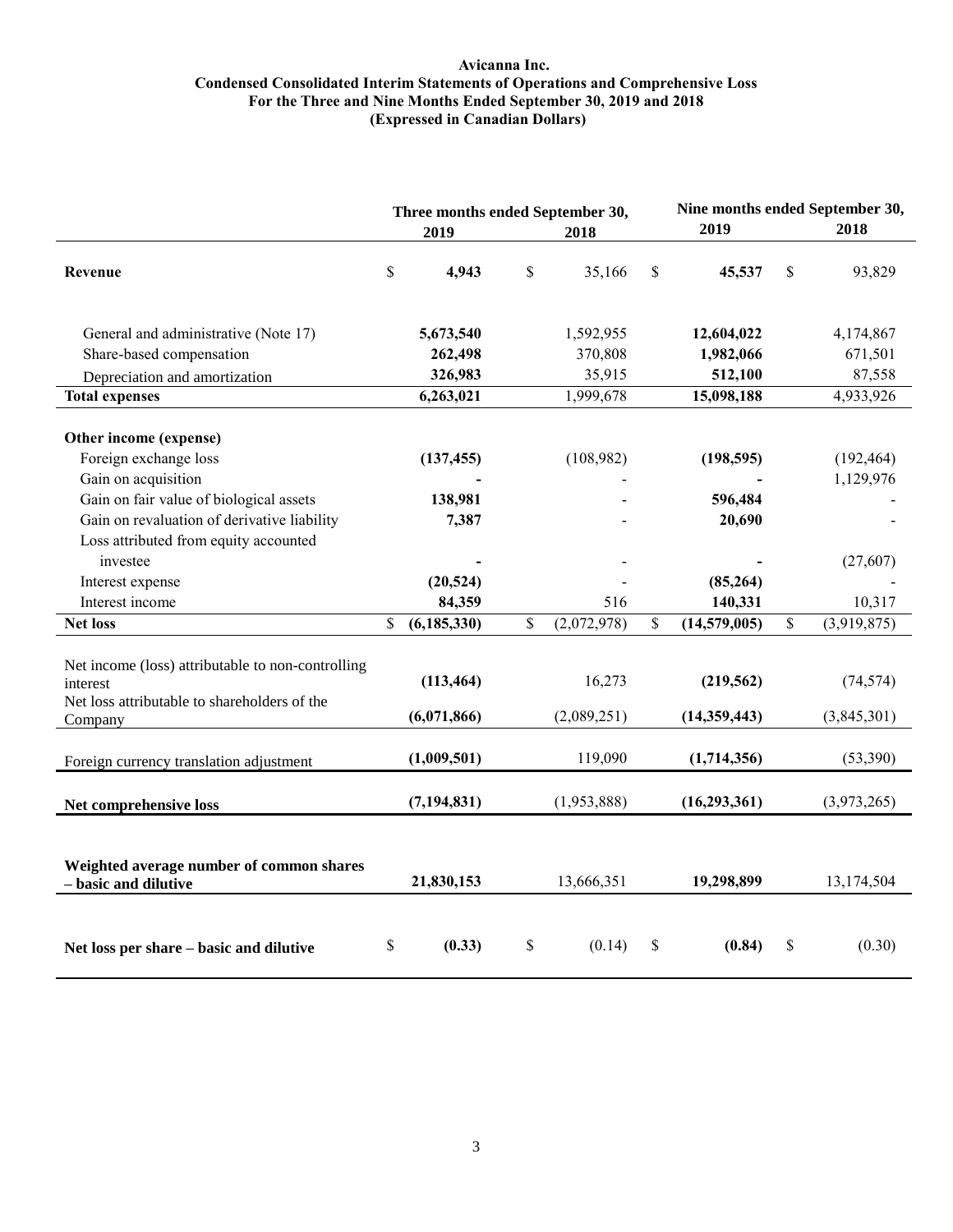## **Avicanna Inc. Condensed Consolidated Interim Statements of Changes in Shareholder's Equity For the Nine Months Ended September 30, 2019 and 2018 (Expressed in Canadian Dollars)**

|                                                               | <b>Common Shares</b>     |                          | Warrants       | <b>Share Based</b><br><b>Reserve</b> | <b>Deficit</b>           | <b>Accumulated Other</b><br>Comprehensive<br>Income (Loss) | Non-controlling<br><b>Interest</b> | <b>Total</b> |
|---------------------------------------------------------------|--------------------------|--------------------------|----------------|--------------------------------------|--------------------------|------------------------------------------------------------|------------------------------------|--------------|
|                                                               | #                        | \$                       | $\mathbf S$    | \$                                   | \$                       | \$                                                         | \$                                 | \$           |
| <b>Balance at December 31, 2017</b>                           | 10,881,201               | 2,768,649                | 581,185        | 120,634                              | (2,629,401)              | $\overline{\phantom{a}}$                                   | ÷,                                 | 841,067      |
| Issuance of units (Note 10(ii))                               | 2,139,321                | 3,623,986                | 654,656        | $\overline{a}$                       |                          | L,                                                         | $\overline{\phantom{a}}$           | 4,278,642    |
| Issuance of common shares (Note $10(iv)$ )                    | 461,581                  | 2,690,546                |                |                                      |                          |                                                            |                                    | 2,690,546    |
| Issuance on purchase of Sativa Nativa (Note 10<br>(iii)       | 150,000                  | 300,000                  |                |                                      |                          |                                                            | $\blacksquare$                     | 300,000      |
| Exercise of warrants                                          | 297,760                  | 745,356                  | (141,956)      |                                      |                          |                                                            |                                    | 603,400      |
| Exercise of options (Note $10(i)$ )                           | 25,000                   | 31,847                   |                | (6, 847)                             |                          |                                                            | $\overline{\phantom{a}}$           | 25,000       |
| Share-based compensation expense (Note 11)                    |                          |                          |                | 671,501                              |                          |                                                            |                                    | 671,501      |
| Non-controlling interest (Note 12)                            |                          |                          |                |                                      |                          |                                                            | 1,067,948                          | 1,067,948    |
| Foreign exchange translation                                  |                          |                          |                |                                      |                          | (53, 390)                                                  | $\overline{a}$                     | (53,390)     |
| Net loss                                                      |                          |                          |                |                                      | (3,845,301)              |                                                            | (74, 574)                          | (3,919,875)  |
| <b>Balance at September 30, 2018</b>                          | 13,954,863               | 10,160,384               | 1,093,885      | 785,288                              | (6, 474, 702)            | (53,390)                                                   | 993,374                            | 6,504,839    |
| <b>Balance at December 31, 2018</b>                           | 15,646,965               | 21,492,039               | 5,218,984      | 1,515,107                            | (9,728,462)              | (188, 771)                                                 | 8,070,778                          | 26,379,675   |
| Exercise of options (Note $10(xi)$ )                          | 1,085,000                | 319,871                  | $\sim$         | (79, 871)                            | $\overline{\phantom{a}}$ | ä,                                                         | $\overline{\phantom{a}}$           | 240,000      |
| Exercise of warrants (Note $10(xiii)$ )                       | 2,701,598                | 4,150,196                | (696, 223)     |                                      |                          |                                                            |                                    | 3,453,973    |
| Warrants expired                                              | $\blacksquare$           | 318,423                  | (318, 423)     |                                      |                          |                                                            |                                    |              |
| Exercise of first tranche special warrants (Note<br>10(xiv)   | 540,484                  | 3,599,560                | (3,599,560)    |                                      |                          |                                                            |                                    |              |
| Issuance of special warrants (Note $10(xv)$ )                 | $\overline{\phantom{a}}$ | $\overline{\phantom{a}}$ | 17,155,824     |                                      |                          |                                                            |                                    | 17,155,824   |
| Exercise of second tranche special warrants (Note<br>10(xvii) | 2,228,328                | 13,499,137               | (13, 499, 137) |                                      |                          |                                                            |                                    |              |
| Shares issued for services (Note $10(xvi)$ )                  | 92,348                   | 738,776                  |                |                                      |                          |                                                            | $\overline{\phantom{a}}$           | 738,776      |
| Share-based compensation (Note 11)                            |                          |                          |                | 1,982,066                            |                          |                                                            | $\overline{\phantom{a}}$           | 1,982,066    |
| Warrants issued with convertible debentures (Note<br>10(xii)  |                          | $\blacksquare$           | 6,531          |                                      |                          |                                                            | ÷,                                 | 6,531        |
| Partial sale of Sativa Nativa (Note 12)                       |                          | 1,751,634                |                |                                      |                          |                                                            | 1,048,366                          | 2,800,000    |
| Foreign exchange translation                                  |                          |                          |                |                                      |                          | (1,714,356)                                                | $\blacksquare$                     | (1,714,356)  |
| Net loss                                                      |                          |                          |                |                                      | (14, 359, 443)           |                                                            | (219, 562)                         | (14,579,005) |
| <b>Balance at September 30, 2019</b>                          | 22,294,723               | 45,869,636               | 4,267,996      | 3,417,302                            | (24,087,905)             | (1,903,127)                                                | 8,899,582                          | 36,463,484   |

The accompanying notes are an integral part of these condensed consolidated interim financial statements.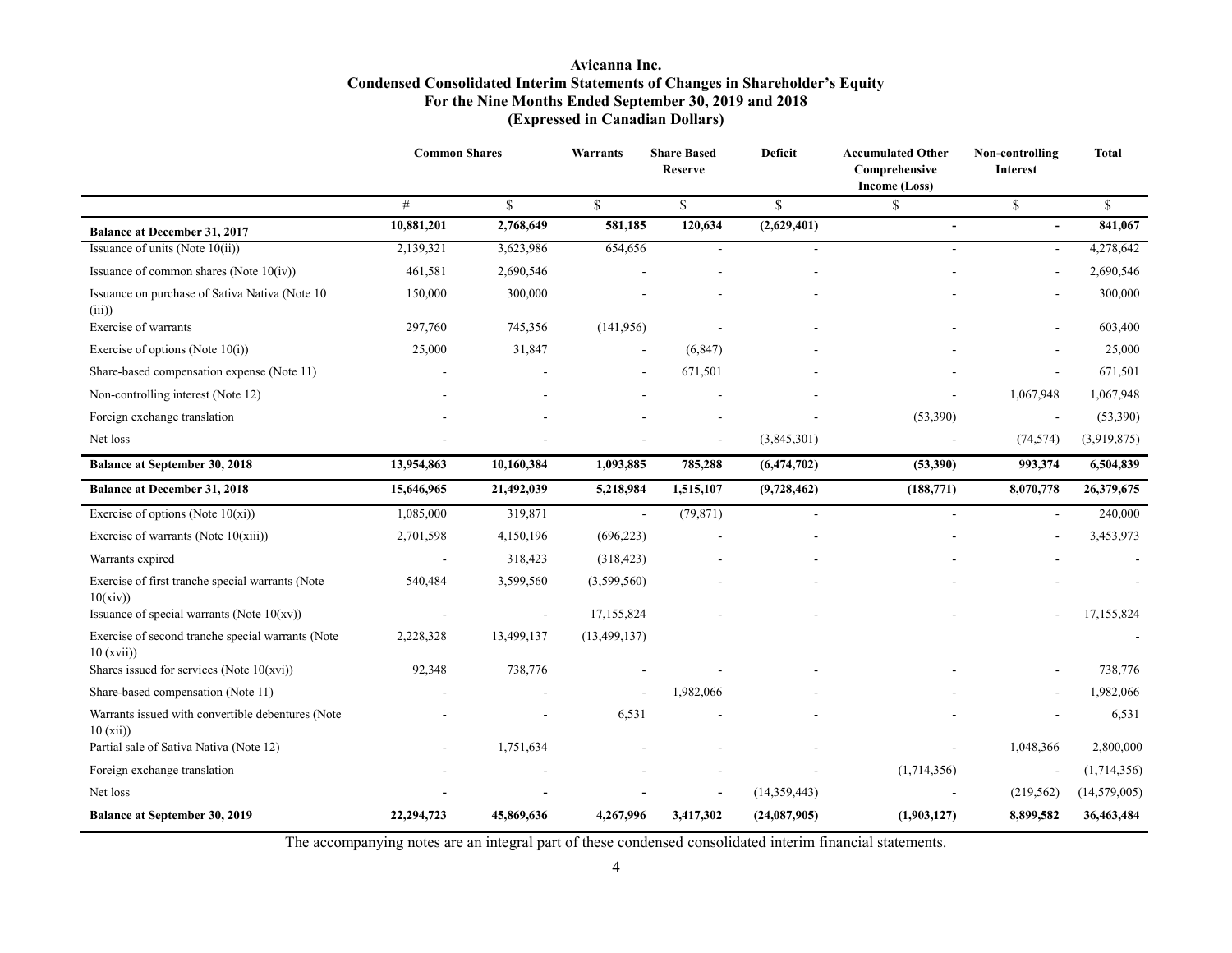#### **Avicanna Inc. Condensed Consolidated Interim Statements of Cash Flows For the Nine Months Ended September 30, 2019 and 2018 (Expressed in Canadian Dollars)**

|                                                           | <b>For the Nine</b><br><b>Months Ended</b> |                    |             | For the Nine        |  |  |  |
|-----------------------------------------------------------|--------------------------------------------|--------------------|-------------|---------------------|--|--|--|
|                                                           |                                            |                    |             | <b>Months Ended</b> |  |  |  |
|                                                           |                                            | September 30, 2019 |             | September 30, 2018  |  |  |  |
|                                                           |                                            |                    |             |                     |  |  |  |
| Cash flows from operating activities:                     |                                            |                    |             |                     |  |  |  |
| Net loss                                                  | \$                                         | (14, 359, 443)     | \$          | (3,845,301)         |  |  |  |
| Depreciation and amortization                             |                                            | 512,100            |             | 87,558              |  |  |  |
| Implied interest on lease liability                       |                                            | 21,488             |             |                     |  |  |  |
| Accretion of convertible debentures                       |                                            | 27,221             |             |                     |  |  |  |
| Share-based compensation                                  |                                            | 1,982,066          |             | 671,501             |  |  |  |
| Loss attributed to non-controlling interest               |                                            | (219, 562)         |             | (74, 574)           |  |  |  |
| Impact of foreign exchange translation                    |                                            | (1,714,356)        |             | (53,390)            |  |  |  |
| Issuance of common shares for services                    |                                            | 738,776            |             |                     |  |  |  |
| Gain on fair value of derivative liability                |                                            | (20,690)           |             |                     |  |  |  |
| Loss attributed to equity accounted investee              |                                            |                    |             | 27,607              |  |  |  |
| Gain in fair value of equity accounted investees          |                                            |                    |             | (1,126,976)         |  |  |  |
| Changes in non-cash operating elements of working capital |                                            | (3,293,615)        |             | 163,935             |  |  |  |
| Cash used in operating activities                         |                                            | (16,326,015)       |             | (4, 149, 640)       |  |  |  |
| Cash flows from investing activities:                     |                                            |                    |             |                     |  |  |  |
| Purchase of capital assets                                |                                            | (3,566,439)        |             | (1,503,319)         |  |  |  |
| Investment in marketable securities                       |                                            | (3,523,613)        |             | (10,000)            |  |  |  |
| Proceeds from deposit                                     |                                            |                    |             | 100,000             |  |  |  |
| Investment in minority company                            |                                            |                    |             | (72)                |  |  |  |
| Cash from partial sale of Sativa Nativa S.A.S (Note 12)   |                                            | 2,800,000          |             |                     |  |  |  |
| Purchase of intangible asset                              |                                            | (295, 723)         |             | (2,475,000)         |  |  |  |
| Acquisition of Sativa Nativa S.A.S.                       |                                            |                    |             | 104,018             |  |  |  |
| Cash used in investing activities                         |                                            | (4,585,775)        |             | (3,784,373)         |  |  |  |
| Cash flows from financing activities:                     |                                            |                    |             |                     |  |  |  |
| Issuance of convertible debentures                        |                                            | 783,000            |             |                     |  |  |  |
| Payment towards lease liability                           |                                            | (92, 729)          |             |                     |  |  |  |
| (Repayment)/ Proceeds of loan                             |                                            | (14, 441)          |             | 14,996              |  |  |  |
| Change in funds due from related parties                  |                                            | 2,403,039          |             | (79,910)            |  |  |  |
| Proceeds from exercise of warrants                        |                                            | 3,453,973          |             | 745,356             |  |  |  |
| Proceeds from issuance of common shares                   |                                            |                    |             | 6,274,696           |  |  |  |
| Proceeds from exercise of options                         |                                            | 240,000            |             | 25,000              |  |  |  |
| Proceeds from exercise of special warrants                |                                            | 16,638,042         |             |                     |  |  |  |
| Proceeds from issuance of warrants                        |                                            | 517,782            |             | 654,656             |  |  |  |
| Cash provided by financing activities                     |                                            | 23,928,666         |             | 7,634,794           |  |  |  |
| Net increase (decrease) in cash                           |                                            | 3,016,876          |             | (299, 219)          |  |  |  |
| Cash, beginning of period                                 |                                            | 69,295             |             | 1,176,546           |  |  |  |
| Cash, end of period                                       | $\boldsymbol{\mathsf{S}}$                  | 3,086,171          | $\mathbb S$ | 877,327             |  |  |  |

The accompanying notes are an integral part of these condensed consolidated interim financial statements.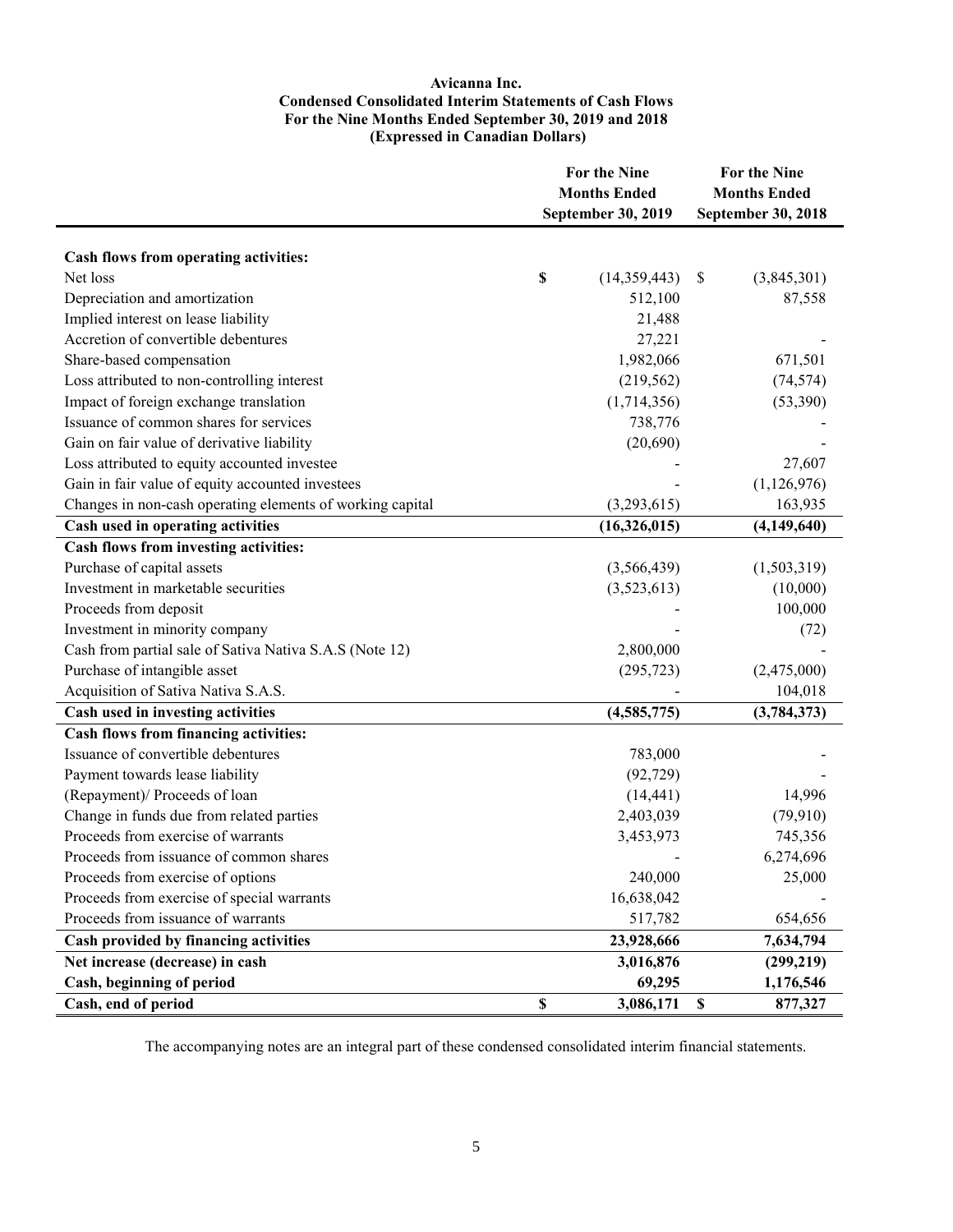# **Avicanna Inc. Notes to the Condensed Consolidated Interim Financial Statements**

For the Three and Nine Months Ended September 30, 2019 and 2018 (expressed in Canadian dollars, except share and per share amounts)

# **1. NATURE OF OPERATIONS AND GOING CONCERN UNCERTAINTY**

Avicanna Inc. ("Avicanna" or the "Company") was incorporated in Ontario. The Company is focused on innovative product development and research in the medical cannabis industry. To date, the Company has not generated significant revenues from its operations and is considered to be in development stage.

During the year ended December 31, 2018, Avicanna obtained control of Sativa Nativa S.A.S. ("Sativa Nativa") by acquiring an additional 35% of the issued and outstanding shares, bringing the Company's total ownership up to 70%. As such, the results for Sativa Nativa for the year ending December 31, 2018 have been consolidated with the Company's. On April 5, 2019 Mountain Valley MD Inc. ("MVMD") subscribed to, and purchased 25% of the issued and outstanding shares of Sativa Nativa, following the close of the transaction, the Company's interest in Sativa Nativa was diluted to 63% of the then total issued and outstanding shares . In addition, during the year ended December 31, 2018, Avicanna obtained control of Santa Marta Golden Hemp S.A.S. ("SMGH") by acquiring 60% of the issued and outstanding shares. As such, the results for SMGH for the year ending December 31, 2018 have been consolidated with the Company's. Furthermore, on August 8, 2019 the Company entered into an agreement with Sigma Analytical Services Inc. ("Sigma Analytical") to establish a joint venture for the testing of cannabis and cannabis-based products in Colombia. The joint venture was established through the creation of an Ontario based corporation, Sigma Analytical Magdalena Canada Inc. ("Sigma Canada"). The Company will own 61% of the Sigma and the remaining 39% will be owned by a subsidiary of Sigma Analytical. Additionally, Sigma Canada will own 100% of Sigma Magdalena S.A.S Colombia ("Sigma Colombia") a wholly owned subsidiary of Sigma Canada incorporated in Colombia.

As at September 30, 2019 the Company has an accumulated deficit of \$24,087,905 (December 31, 2018 - \$9,728,462), cash of \$3,086,171 (December 31, 2018 – \$69,295), and a working capital surplus of \$6,610,757 (December 31, 2018 – deficit of \$595,358). Additionally, The Company incurred a net loss of \$14,579,005 and used \$16,326,015 of cash for operating activities during the ninemonth period ending on September 30, 2019. When compared to the same period in prior year, the Company incurred a net loss of \$3,919,875 and used \$4,149,640 of cash for operating activities. The Company will need to raise additional financing to continue operations, product development and clinical research. Although the Company has been successful in the past in obtaining financing and it believes that it will continue to be successful, there is no assurance that it will be able to obtain adequate financing in the future or that such financing will be available on terms that are advantageous to the Company. These material uncertainties may cast significant doubt as to the Company's ability to continue as a going concern.

These condensed consolidated interim financial statements have been prepared on a going concern basis which contemplates that the Company will continue operations for the foreseeable future and will be able to realize its assets and discharge its liabilities in the normal course of business. These condensed consolidated interim financial statements do not give effect to adjustments that would be necessary to the carrying values and classification of assets and liabilities should the Company be unable to continue as a going concern.

# **2. BASIS OF PRESENTATION**

# **Statement of compliance**

These condensed consolidated interim financial statements have been prepared by management in accordance with International Financial Reporting Standards ("IFRS") as issued by the International Accounting Standards Board ("IASB"). The policies set out below have been consistently applied to all periods presented unless otherwise noted. These condensed consolidated interim financial statements have been prepared in accordance with IAS 34 Interim Financial Reporting and do not include all information required for full annual financial statements. These condensed consolidated interim financial statements have been prepared using the same accounting policies described in Note 3 of the annual consolidated financial statements, except in relation to the adoption of new standards, as described below. These condensed consolidated interim financial statements should be read in conjunction with the Company's annual consolidated financial statements for years ended December 31, 2018 and 2017, which have been prepared in accordance with IFRS.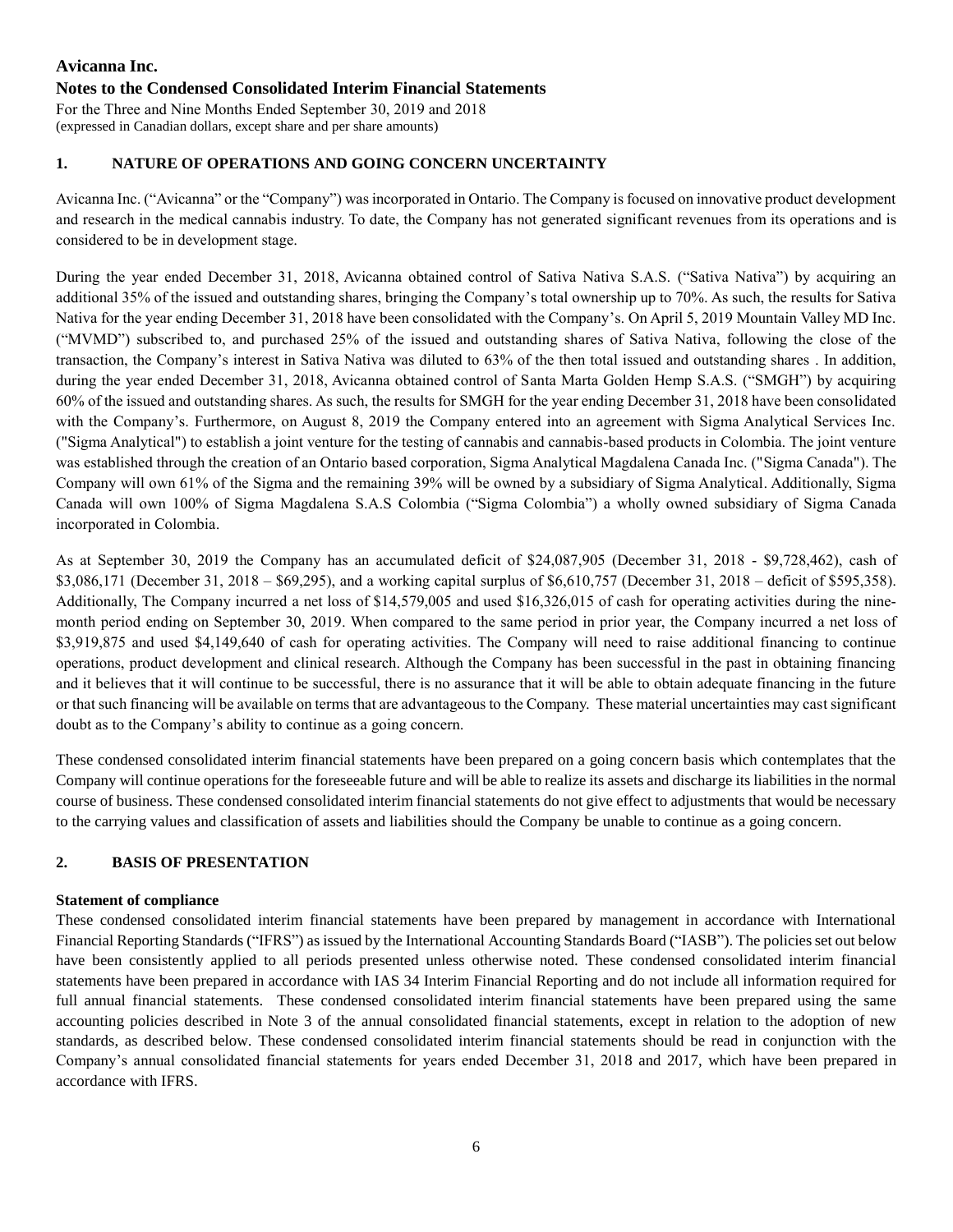## **Notes to the Condensed Consolidated Interim Financial Statements**

For the Three and Nine Months Ended September 30, 2019 and 2018 (expressed in Canadian dollars, except share and per share amounts)

## **2. BASIS OF PRESENTATION (continued)**

These condensed consolidated interim financial statements were approved and authorized for issuance by the Company's Board of Directors on November 14, 2019.

## **Basis of presentation**

These condensed consolidated interim financial statements have been prepared on a historical cost basis except for biological assets, which are measured at fair value, as explained in the accounting policies below. Historical costs are generally based upon the fair value of the consideration given in exchange for goods and services. These condensed consolidated interim financial statements are presented in Canadian dollars, which is the Company's functional currency

Fair value is the price that would be received to sell an asset or paid to transfer a liability in an orderly transaction between market participants at the measurement date, regardless of whether that price is directly observable or estimated using another valuation technique. In estimating the fair value of an asset or a liability, the Company takes into account the characteristics of the asset or liability if market participants would take those characteristics into account when pricing the asset or liability at the measurement date.

## **Basis of consolidation**

These condensed consolidated interim financial statements include the accounts of the Company, its wholly-owned subsidiaries 2516167 Ontario Inc. ("My Cannabis") and Avicanna LATAM S.A.S. ("LATAM"), its majority owned subsidiary Sativa Nativa in which the Company owns 63% of the issued and outstanding shares, its majority owned subsidiary SMGH in which the Company owns 60% of the issued and outstanding shares, and its majority owned subsidiary of Sigma Canada in which the Company owns 61% of the issued and outstanding shares. The Company is deemed to control a subsidiary when it is exposed to, or has the right to, variable returns from its involvement with an investee and it has the ability to direct the activities of the investee that significantly affects the investee's returns through its power over the subsidiary. Where the Company's interest in a subsidiary is less than one hundred percent, the Company recognizes a non-controlling interest in the investee. The results of subsidiaries acquired during the year are consolidated from the date of acquisition. All intercompany transactions, balances, revenues and expenses are eliminated on consolidation.

Subsequent to acquisition, the carrying amount of non-controlling interests is the amount recognized initially, plus the non-controlling interests' share of changes in the capital of the company in addition to changes in ownership interests. Total comprehensive income or loss is attributed to non-controlling interests, even if this results in the non-controlling interests having a deficit balance.

The financial statements of controlled entities are included in these condensed consolidated interim financial statements from the date control is effective until control ceases to exist.

#### **Foreign currency translation**

The presentation currency as well as the functional currency of the Company and its subsidiaries, except for Sativa Nativa, LATAM, Sigma Colombia and SMGH is the Canadian dollar. The functional currency of Sativa Nativa, LATAM, and SMGH is the Colombian Peso. Foreign currency transactions are translated into Canadian dollars at exchange rates in effect on the date of the transactions. At the end of each reporting period, monetary assets and liabilities denominated in foreign currencies are translated into Canadian dollars at the foreign exchange rate applicable at that period-end date. Non-monetary assets and liabilities that are measured in terms of historical cost in a foreign currency are translated using the exchange rate at the date of the transaction. Expenses are translated at the exchange rates that approximate those in effect on the date of the transaction. Realized and unrealized exchange gains and losses are recognized in the condensed interim consolidated statements of operations and comprehensive loss.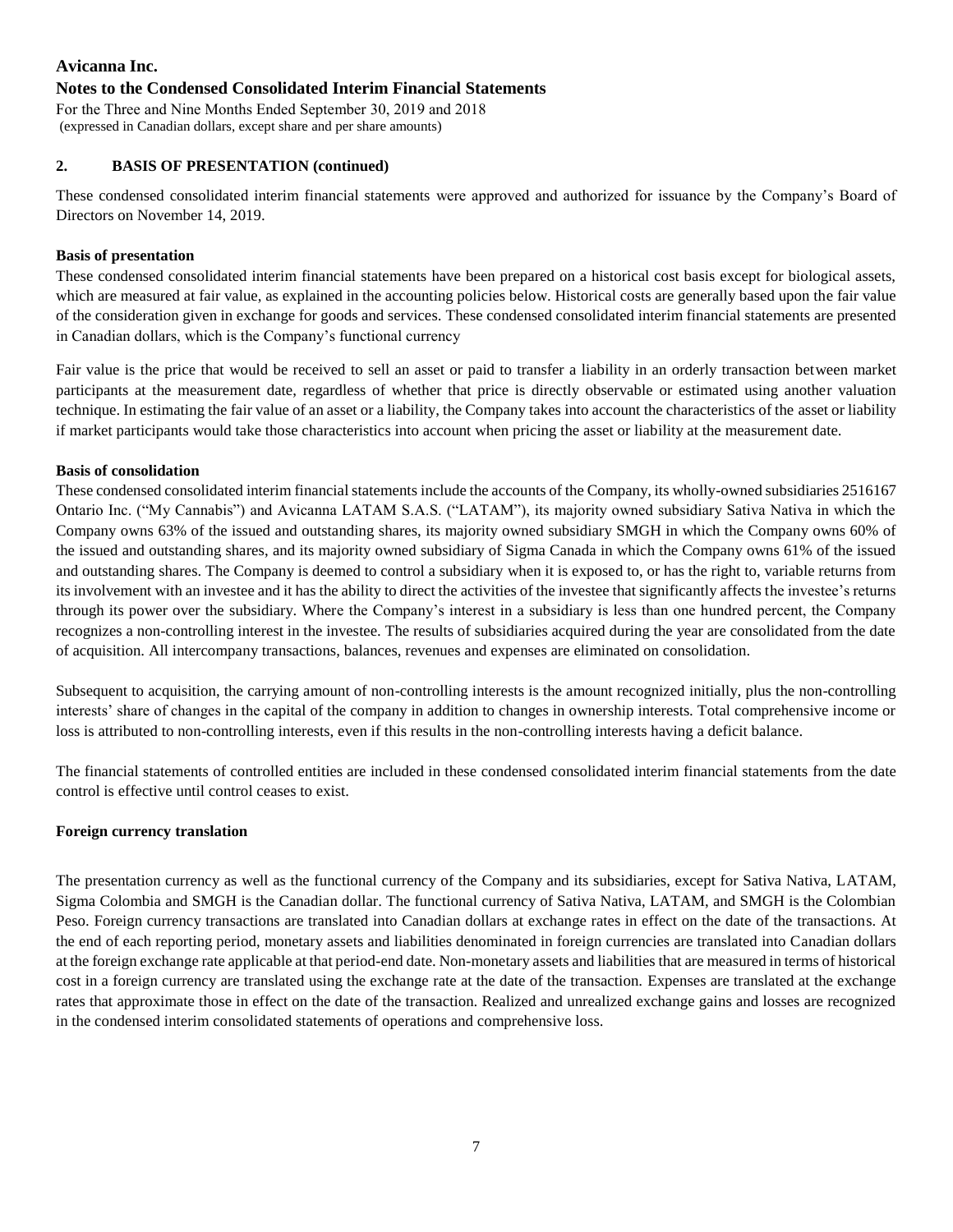## **Notes to the Condensed Consolidated Interim Financial Statements**

For the Three and Nine Months Ended September 30, 2019 and 2018 (expressed in Canadian dollars, except share and per share amounts)

# **3. SIGNIFICANT ACCOUNTING POLICIES**

## **Leases**

Effective January 1, 2019, the Company adopted IFRS 16, Leases, replacing IAS 17, which resulted in changes in accounting policies as described below. In accordance with the transitional provisions in the standard, IFRS 16 was adopted retrospectively without restating comparatives, with the cumulative impact adjusted in the opening balances as at January 1, 2019. The Company also utilized certain practical expedient elections whereby (i) there is no need to reassess whether an existing contract is a lease, or contains an embedded lease if previously determined under IAS 17, (ii) short term and low value leases are treated as operating leases, and (iii) there is no need to reassess the previous assessments in respect of onerous contracts that confirmed there were no existing onerous lease contracts. Under IFRS 16, leases greater than 12 months are now recognized on the balance sheet for lessees, essentially eliminating the distinction between a finance lease and an operating lease under IAS 17, where operating leases were reflected in the condensed consolidated interim statements of operations and comprehensive loss. There were no transitional adjustments upon adoption of this standard as all leases were entered in the current year.

The following are the Company's new accounting policies for its leases under IFRS 16:

The determination of whether an arrangement is, or contains, a lease is based on the substance of the agreement on the inception date.

As a lessee, the Company recognizes a lease obligation and a right-of-use asset in the condensed consolidated interim statements of financial position on a present-value basis at the date when the leased asset is available for use. Each lease payment is apportioned between a finance charge and a reduction of the lease obligation. Finance charges are recognized in finance cost in the condensed consolidated interim statements of operations and comprehensive loss. The right of-use asset is included in property and equipment and is depreciated over the shorter of its estimated useful life and the lease term on a straight-line basis.

Lease obligations are initially measured at the net present value of the following lease payments:

- fixed payments (including in-substance fixed payments), less any lease incentives receivable;
- variable lease payment that are based on an index or a rate;
- amounts expected to be payable under residual value guarantees;
- the exercise price of a purchase option if the Company is reasonably certain to exercise that option; and
- payments of penalties for terminating the lease, if the lease term reflects the Company exercising that option.

Lease payments are discounted using the interest rate implicit in the lease, or if this rate cannot be determined, the Company's incremental borrowing rate. Right-of-use assets are initially measured at cost comprising the following:

- the amount of the initial measurement of the lease obligation;
- any lease payments made at or before the commencement date less any lease incentives received;
- any initial direct costs; and
- rehabilitation costs.

Payments associated with short-term leases and leases of low-value assets are recognized on a straight-line basis as an expense in the condensed consolidated interim statements of operations and comprehensive loss. Short-term leases are leases with a lease term of 12 months or less. Low-value assets comprise primarily small equipment.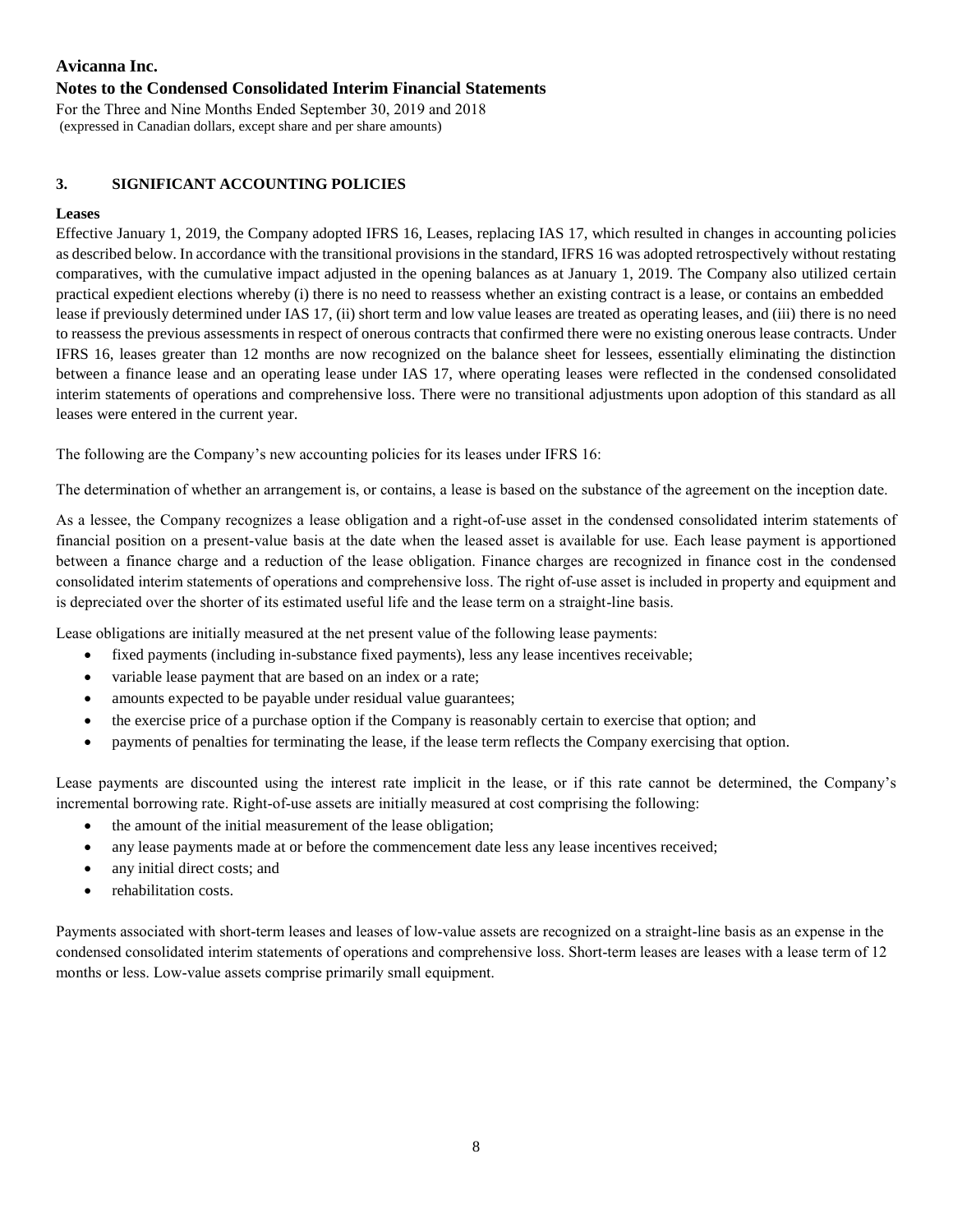#### **Notes to the Condensed Consolidated Interim Financial Statements**

For the Three and Nine Months Ended September 30, 2019 and 2018 (expressed in Canadian dollars, except share and per share amounts)

#### **3. SIGNIFICANT ACCOUNTING POLICIES (continued)**

#### **Convertible debentures**

Convertible debentures are recorded on the condensed interim consolidated statement of financial position at amortized cost. The convertible debentures are separated out into their liability and equity components. The fair value of the liability component at the time of issue was determined based on an estimated interest rate of the debentures without the conversion feature-less the value associated to derivative liability as mentioned below. The fair value of the equity component was determined as the difference between the total proceeds on issuance of the convertible note less the value assigned to the derivative liability and convertible debenture. Subsequent to initial recognition, the company will accrete the debenture over its contractual term using the effective interest rate method.

#### **Derivative liability**

Derivatives are recorded on the condensed interim consolidated statement of financial position at fair value. The conversion features of the convertible debentures, whereby the holder of the notes can convert any accrued interest payments to common shares (see note 8) is determined to be an embedded derivative liability and is separately valued and accounted for on the statement of financial position with changes in fair value recognized through profit and loss. The pricing model the Company uses for determining the fair value of the derivative liability is the Black Scholes Model. The model uses market sourced inputs such as interest rates and stock price volatilities. Selection of these inputs involves management's judgment and may impact net income.

#### **Short term investments**

Short term investments consist of GIC's with remaining maturities of one year or less. The Company carries all short- term investments at amortized cost.

#### **4. BIOLOGICAL ASSETS**

Biological assets consist of cannabis on plants and active pharmaceutical ingredients. The changes in the carrying value of biological assets are as follows:

|                                                                           | September 30, 2019 |
|---------------------------------------------------------------------------|--------------------|
| Balance at the beginning of the period                                    |                    |
| Production costs capitalized                                              | 448,771            |
| Changes in fair value less costs to sell due to biological transformation | 596,484            |
| Transferred to inventory upon harvest                                     | (754.224)          |
| <b>Balance at end of the period</b>                                       | 291,031            |

The Company measures its biological assets at their fair value less costs to sell. This is determined using a model which estimates the expected harvest yield in grams for plants currently being cultivated, and then adjusts that amount for the expected selling price less costs to sell per gram.

The fair value measurements for biological assets have been categorized as Level 3 fair values based on the inputs to the valuation technique used. The Company's method of accounting for biological assets attributes value accretion on a straight-line basis throughout the life of the biological asset from initial cloning to the point of harvest.

The following table quantifies each significant unobservable input, and also provides the impact a 10% increase/decrease in each input would have on the fair value of biological assets. No comparative information is presented as the Company did not recognize biological assets at September 30, 2018.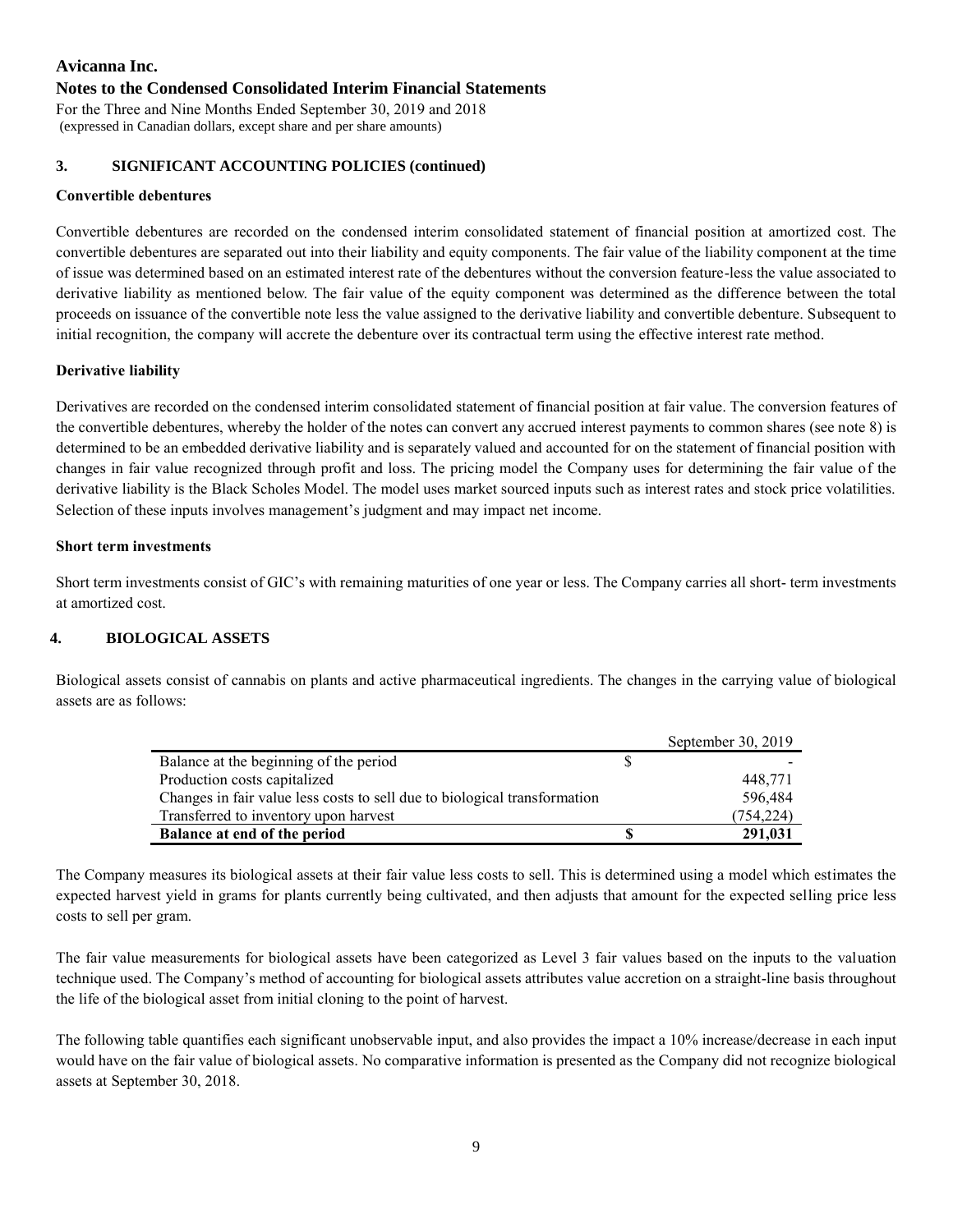## **Notes to the Condensed Consolidated Interim Financial Statements**

For the Three and Nine Months Ended September 30, 2019 and 2018 (expressed in Canadian dollars, except share and per share amounts)

#### **4. BIOLOGICAL ASSETS (continued)**

|                                                                     |                            | As at September 30, 2019 |                 |     |                 |
|---------------------------------------------------------------------|----------------------------|--------------------------|-----------------|-----|-----------------|
| <b>Assumptions</b>                                                  |                            | Input                    |                 |     | Change in Value |
| Weighted average of expected loss of plants until harvest [a]       | ΙiΙ                        | $6.7\%$                  |                 | S   | 1,705           |
| Expected yields for cannabis plants                                 | $\vert$ 11 $\vert$         |                          | 94 <sub>g</sub> | S   | 31,016          |
| Weighted average number of growing weeks completed as a             |                            |                          |                 |     |                 |
| percentage of total growing weeks as at period end                  | 111                        | 80%                      |                 | \$. | .016            |
| Estimated fair value less costs to complete and sell (per gram) [b] | $\left[\mathrm{iv}\right]$ | \$0.38                   |                 | S   | 320,027         |
| After harvest cost to complete and sell (per gram)                  | V                          | \$0.09                   |                 | S   | 14,960          |

- a. Weighted average of expected loss of plants until harvest represents loss via plants that do not survive to the point of harvest. It does not include any financial loss on a surviving plant.
- b. The estimated fair value less costs to complete and sell (per gram) represents the expected sales price for the Company's bulk dried flower less the remaining costs to complete and sell that product as finished product which is inclusive of all production activities.

These estimates are subject to volatility in market prices and a number of uncontrollable factors, which could significantly affect the fair value of biological assets in future periods.

The Company estimates the harvest yields for cannabis at various stages of growth. As of September 30, 2019, it is expected that the Company's cannabis plants biological assets will yield approximately 2,959,694 grams of dry cannabis when harvested.

The Company's estimates are, by their nature, subject to change and differences from the anticipated yield will be reflected in the gain or loss on biological assets in future periods.

# **5. INVENTORY**

|                                   |    | <b>Biological assets fair</b> |    |                  |    |                |  |  |  |
|-----------------------------------|----|-------------------------------|----|------------------|----|----------------|--|--|--|
|                                   |    | <b>Capitalized Cost</b>       |    | value adjustment |    | Carrying value |  |  |  |
| Harvested Cannabis                |    |                               |    |                  |    |                |  |  |  |
| Raw materials                     | \$ | 281,225                       | \$ | 259,417          | \$ | 540,642        |  |  |  |
| Finished goods                    |    |                               |    |                  |    |                |  |  |  |
|                                   |    | 281,225                       |    | 259,417          |    | 540,642        |  |  |  |
| Active Pharmaceutical Ingredients |    |                               |    |                  |    |                |  |  |  |
| Work in process                   |    | 255,092                       |    | 149,205          |    | 404,297        |  |  |  |
| Finished goods                    |    |                               |    |                  |    |                |  |  |  |
|                                   |    | 255,092                       |    | 149,205          |    | 404,297        |  |  |  |
| Supplies and consumables          |    | 629,388                       |    |                  |    | 629,388        |  |  |  |
|                                   |    |                               |    |                  |    |                |  |  |  |
| At September 30, 2019             | S  | 1,165,705                     | S  | 408.622          | \$ | 1,574,327      |  |  |  |

During the nine months ended September 30, 2019, the Company successfully registered 19 of its genetics which provided the Company with the ability to sell its inventory.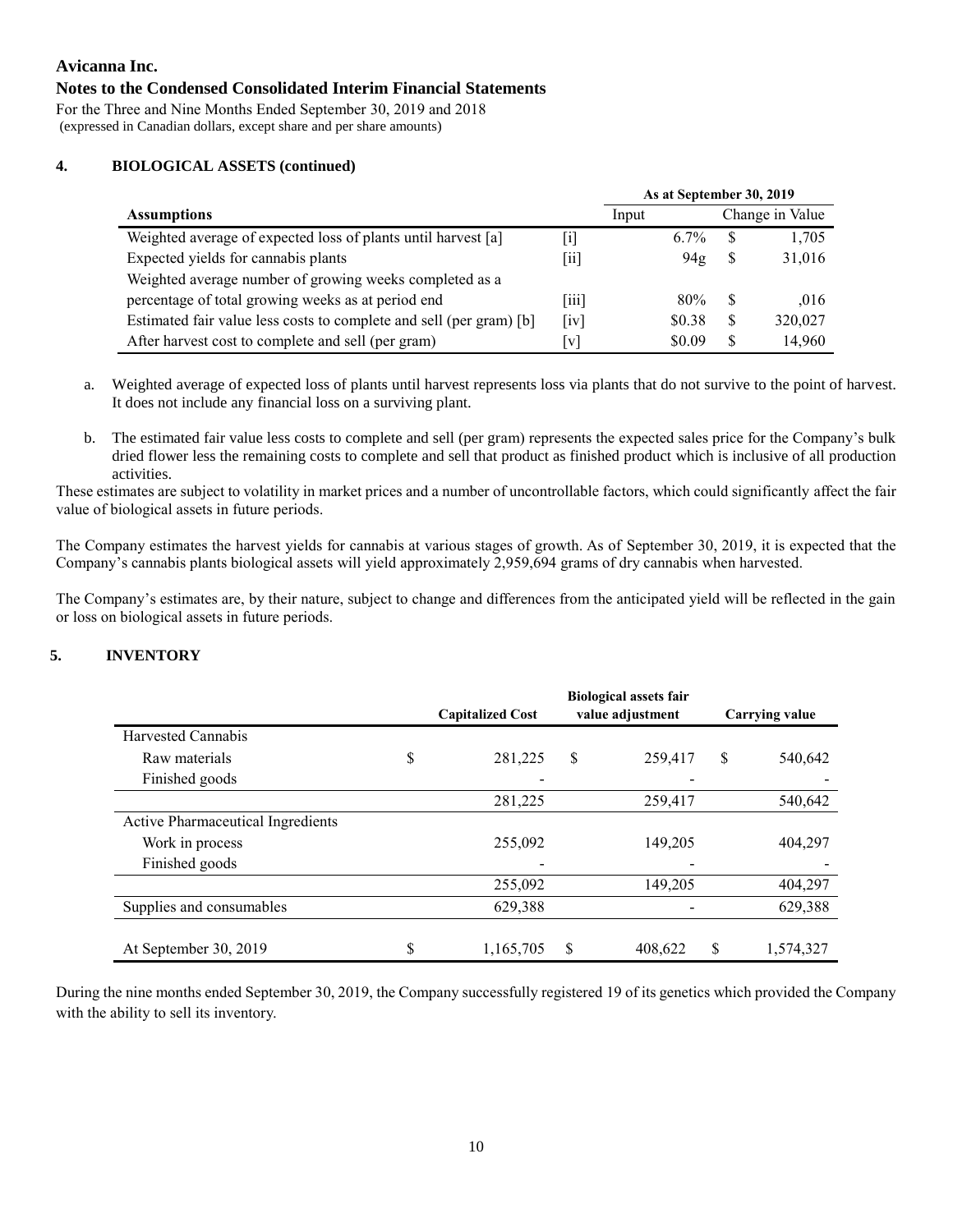# **Notes to the Condensed Consolidated Interim Financial Statements**

For the Three and Nine Months Ended September 30, 2019 and 2018 (expressed in Canadian dollars, except share and per share amounts)

# **6. PROPERTY AND EQUIPMENT**

|                                 |                 |                  | <b>Construction in</b>   |                  |
|---------------------------------|-----------------|------------------|--------------------------|------------------|
|                                 | Equipment       | Land             | <b>Progress</b>          | <b>Total</b>     |
| Cost                            |                 |                  |                          |                  |
| Balance at December 31, 2018    | \$<br>1,077,894 | \$<br>10,361,920 | \$<br>5,012,228          | \$<br>16,452,042 |
| Additions                       | 705,440         |                  | 2,860,999                | 3,566,439        |
| Disposals                       |                 |                  |                          |                  |
| At September 30, 2019           | \$<br>1,783,334 | \$<br>10,361,920 | \$<br>7,873,227          | \$<br>20,018,481 |
|                                 |                 |                  | <b>Construction in</b>   |                  |
|                                 | Equipment       | Land             | <b>Progress</b>          | <b>Total</b>     |
| <b>Accumulated Depreciation</b> |                 |                  |                          |                  |
| Balance at, December 31, 2018   | \$<br>195,906   | \$               | \$                       | \$<br>195,906    |
| Depreciation                    | 231,926         |                  |                          | 231,926          |
| Disposals                       |                 |                  | $\overline{\phantom{a}}$ |                  |
| At September 30, 2019           | \$<br>427,832   | \$               | \$                       | \$<br>427,832    |
|                                 |                 |                  | <b>Construction in</b>   |                  |
|                                 | Equipment       | Land             | <b>Progress</b>          | <b>Total</b>     |
| <b>Net Book Value</b>           |                 |                  |                          |                  |
| December 31, 2018               | \$<br>881,988   | \$<br>10,361,920 | \$<br>5,012,228          | \$<br>16,256,136 |
| September 30, 2019              | 1,355,502       | \$<br>10,361,920 | \$<br>7,873,227          | \$<br>19,590,649 |

|                                 |     | Equipment | Land             | <b>Progress</b>        |    | <b>Total</b> |
|---------------------------------|-----|-----------|------------------|------------------------|----|--------------|
| Cost                            |     |           |                  |                        |    |              |
| Balance at December 31, 2017    | \$  | 512,359   | \$               | \$                     | \$ | 512,359      |
| Additions                       |     | 565,535   | 10,361,920       | 5,012,228              |    | 15,939,683   |
| Disposals                       |     |           |                  |                        |    |              |
| At December 31, 2018            | \$  | 1,077,894 | \$<br>10,361,920 | \$<br>5,012,228        | \$ | 16,452,042   |
|                                 |     |           |                  | <b>Construction</b> in |    |              |
|                                 |     | Equipment | Land             | <b>Progress</b>        |    | <b>Total</b> |
| <b>Accumulated Depreciation</b> |     |           |                  |                        |    |              |
| Balance at, December 31, 2017   | \$  | 51,466    | \$               | \$                     | \$ | 51,466       |
| Depreciation                    |     | 144,440   |                  |                        |    | 144,440      |
| Disposals                       |     |           |                  |                        |    |              |
| At December 31, 2018            | \$  | 195,906   | \$               | \$                     | \$ | 195,906      |
|                                 |     |           |                  | <b>Construction in</b> |    |              |
|                                 |     | Equipment | Land             | <b>Progress</b>        |    | <b>Total</b> |
| <b>Net Book Value</b>           |     |           |                  |                        |    |              |
| December 31, 2017               | \$  | 460,893   | \$               | \$                     | \$ | 460,893      |
| December 31, 2018               | Jэ. | 881,988   | \$<br>10,361,920 | \$<br>5,012,228        | \$ | 16,256,136   |

During the nine month period the Company recognized depreciation expense on its equipment of \$144,440 (September 30, 2018- \$139,024) which has been included under depreciation and amortization in the statement of operations.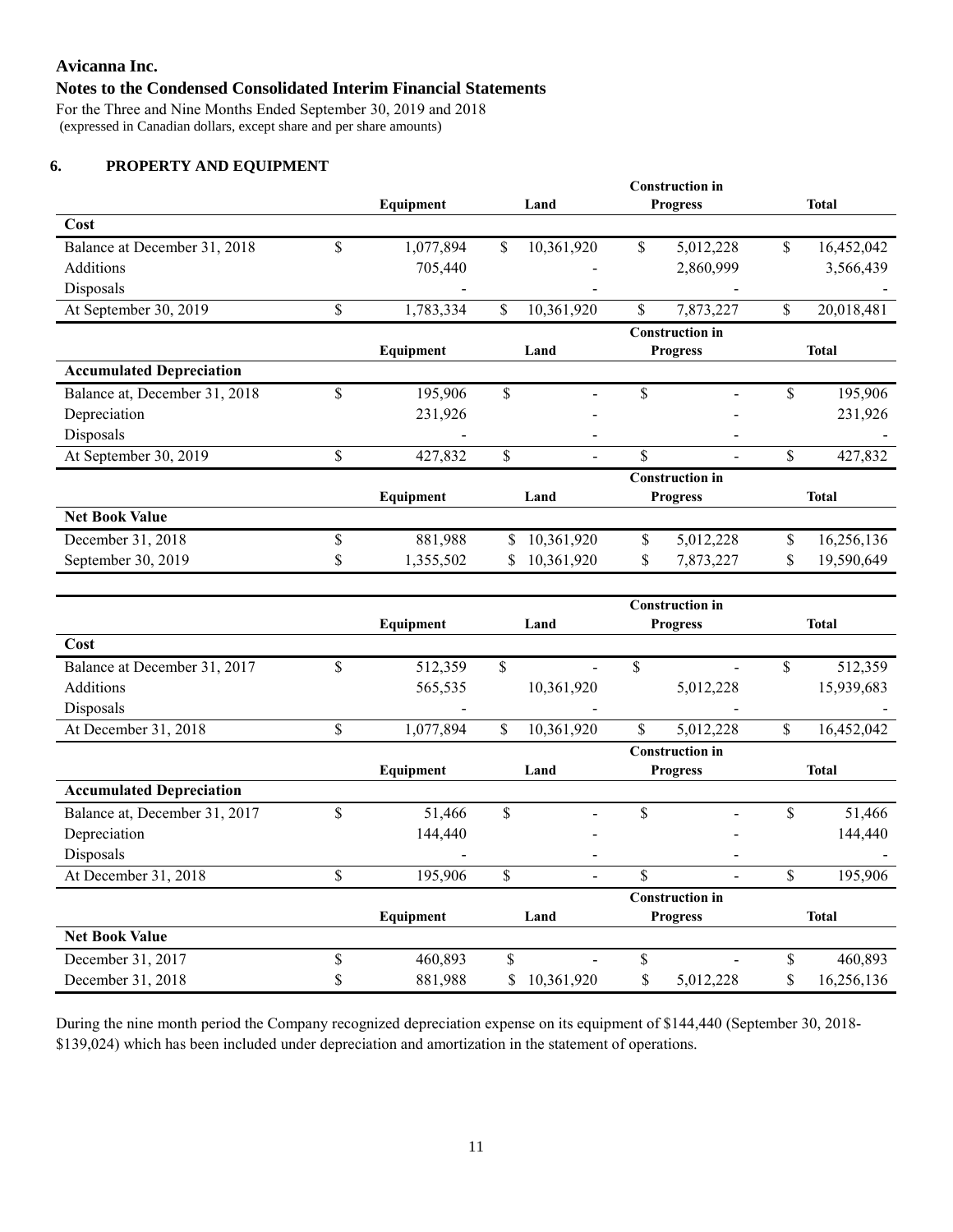## **Notes to the Condensed Consolidated Interim Financial Statements**

For the Three and Nine Months Ended September 30, 2019 and 2018 (expressed in Canadian dollars, except share and per share amounts)

# **7. INTANGIBLE ASSETS**

|                                           | <b>Customer</b><br><b>Relationships</b> |                  | <b>Ecommerce</b><br><b>Platform</b> |          | <b>Licenses and</b><br><b>Permits</b> |               | <b>Total</b>          |
|-------------------------------------------|-----------------------------------------|------------------|-------------------------------------|----------|---------------------------------------|---------------|-----------------------|
| Cost                                      |                                         |                  |                                     |          |                                       |               |                       |
| Balance at December 31, 2018<br>Additions | \$<br>141,327                           | \$               | $\overline{a}$<br>295,723           | \$       | 10,631,981                            | \$            | 10,773,308<br>295,723 |
| Disposals                                 |                                         |                  |                                     |          |                                       |               |                       |
| At September 30, 2019                     | \$<br>141,327                           | \$               | 295,723                             | \$       | 10,631,981                            | \$            | 11,069,031            |
|                                           | <b>Customer</b>                         |                  | <b>Ecommerce</b>                    |          | <b>Licenses</b> and                   |               |                       |
|                                           | <b>Relationships</b>                    |                  | <b>Platform</b>                     |          | Permits                               |               | <b>Total</b>          |
| <b>Accumulated Amortization</b>           |                                         |                  |                                     |          |                                       |               |                       |
| Balance at December 31, 2018              | \$<br>40,042                            | \$               |                                     | \$       |                                       | \$            | 40,042                |
| Amortization                              | 21,200                                  |                  |                                     |          | 177,200                               |               | 198,400               |
| Disposals                                 |                                         |                  |                                     |          |                                       |               |                       |
| At September 30, 2019                     | \$<br>61,242                            | \$               |                                     | \$       | 177,200                               | \$            | 238,442               |
|                                           | <b>Customer</b><br><b>Relationships</b> |                  | <b>Ecommerce</b><br><b>Platform</b> |          | <b>Licenses</b> and<br><b>Permits</b> |               | <b>Total</b>          |
| <b>Net Book Value</b>                     |                                         |                  |                                     |          |                                       |               |                       |
| December 31, 2018                         | \$<br>101,285                           | \$               |                                     | $\$$     | 10,631,981                            | $\$$          | 10,733,266            |
| September 30, 2019                        | \$<br>80,085                            | \$               | 295,723                             | \$       | 10,454,781                            | \$            | 10,830,589            |
|                                           | <b>Customer</b>                         | <b>Ecommerce</b> |                                     |          | <b>Licenses</b> and                   |               |                       |
|                                           |                                         |                  |                                     |          |                                       |               |                       |
|                                           | <b>Relationships</b>                    |                  | <b>Platform</b>                     |          | <b>Permits</b>                        |               | <b>Total</b>          |
| Cost                                      |                                         |                  |                                     |          |                                       |               |                       |
| Balance at December 31, 2017              | \$<br>141,327                           | \$               |                                     | \$       |                                       | $\mathsf{\$}$ | 141,327               |
| Amortization                              |                                         |                  |                                     |          | 10,631,981                            |               | 10,631,981            |
| Disposals                                 |                                         |                  |                                     |          |                                       |               |                       |
| At December 31, 2018                      | \$<br>141,327                           | \$               |                                     | \$       | 10,631,981                            | \$            | 10,773,308            |
|                                           | <b>Customer</b>                         |                  | <b>Ecommerce</b>                    |          | <b>Licenses</b> and                   |               |                       |
|                                           | <b>Relationships</b>                    |                  | <b>Platform</b>                     |          | <b>Permits</b>                        |               | <b>Total</b>          |
| <b>Accumulated amortization</b>           |                                         |                  |                                     |          |                                       |               |                       |
| Balance at December 31, 2017              | \$<br>11,776                            | \$               |                                     | \$       |                                       | \$            | 11,776                |
| Additions                                 | 28,266                                  |                  |                                     |          |                                       |               | 28,266                |
| Disposals<br>At December 31, 2018         | \$<br>40,042                            | \$               |                                     | \$       |                                       | \$            | 40,042                |
|                                           | <b>Customer</b>                         |                  | <b>Ecommerce</b>                    |          | <b>Licenses</b> and                   |               |                       |
|                                           | Relationships                           |                  | <b>Platform</b>                     |          | <b>Permits</b>                        |               | <b>Total</b>          |
| <b>Net Book Value</b>                     |                                         |                  |                                     |          |                                       |               |                       |
| December 31, 2017<br>December 31, 2018    | \$<br>129,551<br>101,285                | \$               |                                     | \$<br>\$ | 10,631,981                            | \$<br>\$      | 129,551<br>10,733,266 |

During the nine-month period the company recognized amortization expense of \$21,200 on its Customer Relationships (September 30, 2018- \$13,490) and \$177,200 on its Licenses and Permits (September 30, 2018- \$nil) which has been included in depreciation and amortization in the condensed interim consolidated statement of operations.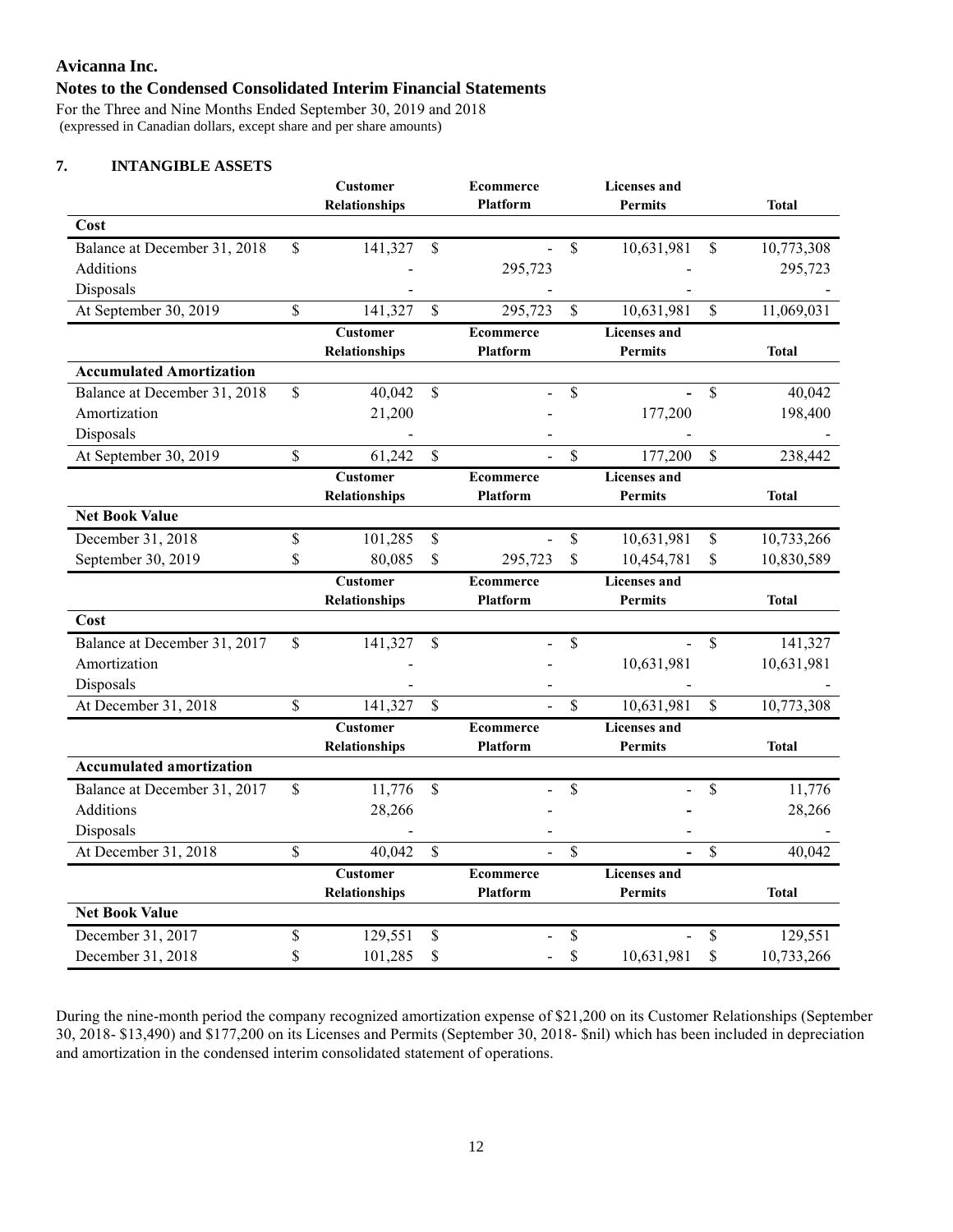## **Notes to the Condensed Consolidated Interim Financial Statements**

For the Three and Nine Months Ended September 30, 2019 and 2018 (expressed in Canadian dollars, except share and per share amounts)

## **8. CONVERTIBLE DEBENTURES**

On March 1, 2019 ("Closing Date"), the Company completed a convertible debenture offering and raised gross proceeds of \$783,000. The debentures incur interest at 8.0% per annum and have a maturity date of March 1, 2021. Each debenture is convertible at any time at the option of the holder thereof into fully paid and non-assessable Common Shares at any time before the maturity date at the conversion price (the "Conversion Price"), representing a conversion rate of 125 Common Shares per \$1,000 principal amount of debentures, subject to adjustment in accordance with the debenture certificates. Additionally, each debenture entitles the holder to acquire one common share in the capital share of the Company (a "Warrant Share") at a price of \$10.00 per Warrant Share for a period of 12 months following the Closing Date. Upon conversion of any Debentures, the holder thereof will also receive all accrued and unpaid interest thereon in Common Shares issued at the Conversion Price.

#### **9. RELATED PARTY TRANSACTIONS**

The following outlines amounts that were paid to officers of the Company.

|                          | <b>September 30, 2019</b> | <b>December 31, 2018</b> |
|--------------------------|---------------------------|--------------------------|
| <b>Salaries</b>          | 1.004.541                 | 671,433                  |
| Share-based compensation | 235.616                   | 34,000                   |
|                          | 1,240,157                 | 705,433                  |

Salaries and shared based compensation include compensation paid to key management personnel. The Company defines key management personnel as the Chief Executive Officer, President, Chief Financial Officer, Chief Agricultural Officer, Chief Technical Officer and Chief Medical Officer.

Additionally, as at September 30, 2019 the Company received advances from certain related parties who represent the minority shareholders of SMGH and Sativa Nativa in the amount of \$2,734,359 (December 31, 2018- \$331,320). The advances relate to minority partners contributions towards the expansion of cultivation facilities.

## **10. SHARE CAPITAL**

#### **Authorized and outstanding share capital:**

The authorized share capital of the Company consists of an unlimited number of common shares and unlimited number of preferred shares. As at September 30, 2019, the Company had 22,294,723 common shares issued and outstanding (December 31, 2018 – 15,646,965).

#### **Transactions:**

- [i] On January 29, 2018, common shares were issued on the exercise of 25,000 stock options. The options were exercised at a price of \$1 per common share for gross proceeds of \$25,000. These stock options had a fair value of \$6,847.
- [ii] On January 29, 2018, the company issued 2,139,321 units for gross proceeds of \$4,278,642. Each unit was issued at \$2 per unit and included one common share and one-half common share purchase warrant. Each whole warrant is exercisable to acquire one common share at an exercise price of \$2.50 per common share for a period expiring on the earlier of: [i] 24 months from the date of issuance; and [ii] 12 months subsequent to the IPO date. Fair value of the common share purchase warrants was determined to be \$0.61 per warrant using the Black-Scholes option pricing model with a market price per common share of \$2, a risk-free interest rate of 1.77%, an expected annualized volatility of 90% and expected dividend yield of 0%. Gross proceeds of \$4,278,642 were allocated to common shares and common share purchase warrants in the amount of \$3,623,986 and \$654,656, respectively. As at December 31, 2017, proceeds of \$728,500 related to this share issuance were received in advance.
- [iii] On February 28, 2018, the Company issued 150,000 common shares to acquire 10% of the issued and outstanding common shares of Sativa Nativa S.A.S. The common shares of the Company were valued at \$300,000 and were issued at a price of \$2 per common share.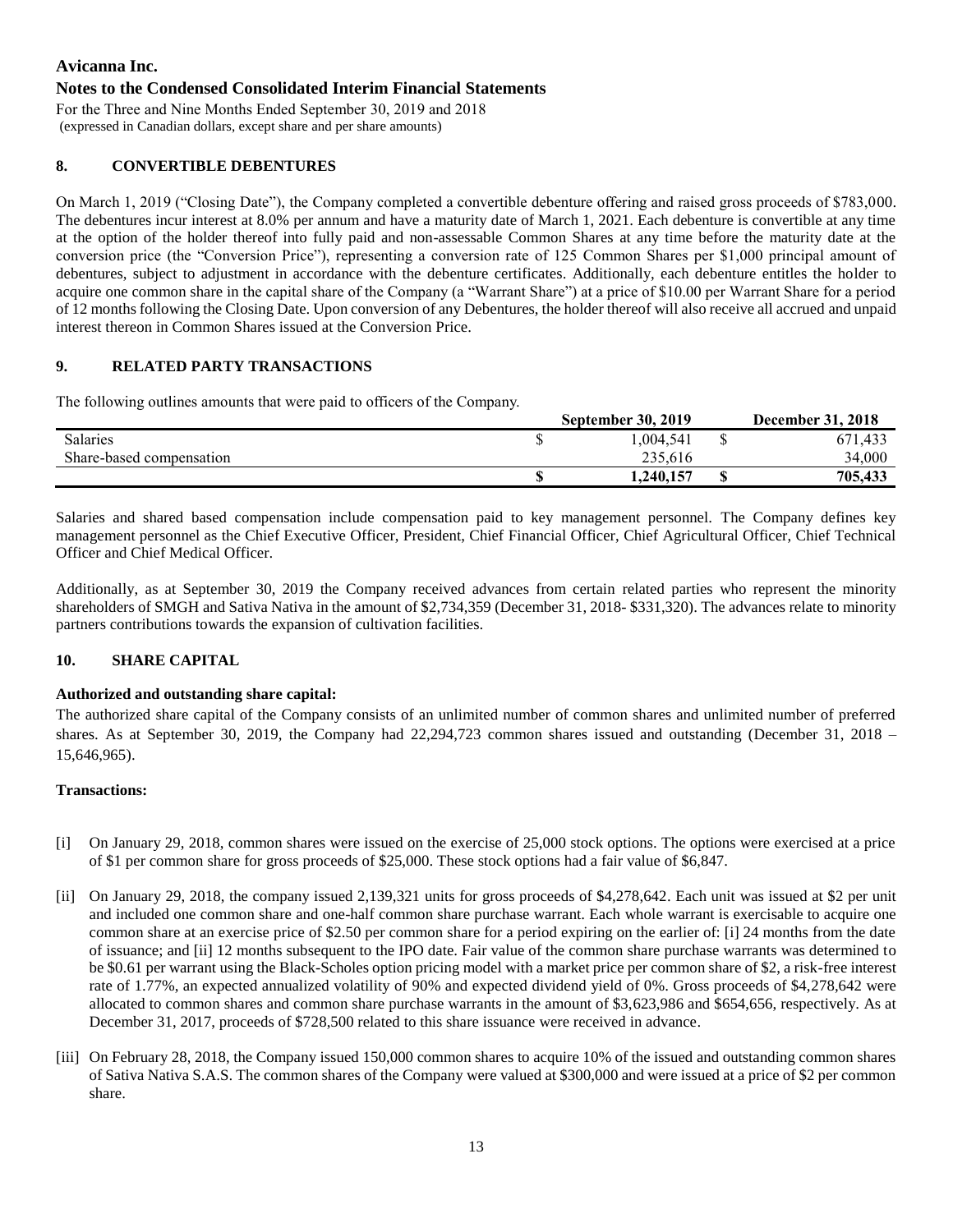#### **Notes to the Condensed Consolidated Interim Financial Statements**

For the Three and Nine Months Ended September 30, 2019 and 2018 (expressed in Canadian dollars, except share and per share amounts)

#### **10. SHARE CAPITAL (continued)**

#### **Transactions (continued):**

- [iv] During the nine-month period ended September 30, 2018, the Company issued 461,581 common shares for gross proceeds of \$2,690,546.
- [v] During the nine-month period ended September 30, 2018, 297,760 common shares were issued on the exercise of 297,760 common share purchase warrants. The warrants were exercised at a price of \$2.50 per common share for gross proceeds of \$745,356. These warrants had a fair value of \$141,956.
- [vi] On October 22, 2018, the Company issued 1,477,818 common shares to acquire 60% of the issued and outstanding common shares of Santa Marta Golden Hemp S.A.S. The common shares issued by the Company were issued at a price of \$7.30 per share and had a total fair value of \$10,788,071.
- [vii] On December 13, 2018 ("First Tranche Closing Date") the Company issued 540,484 Special Warrants at \$8 each for gross proceeds of \$4,323,872 which was the first tranche ("First Tranche") of the Company's Special Warrants offering. As part of this transaction the company incurred issuance cost of \$144,716, resulting in net proceeds of \$4,179,156. Each Special Warrant holder is entitled to receive upon conversion one unit (each, a "Unit") of the corporation with each Unit consisting of one common share ("Common Share") in the capital of the corporation and one half of one Common Share purchase warrant (each whole warrant, "Whole Warrant" and together with the Common Shares, "Underlying Securities") with each Whole Warrant entitling the holder thereof to purchase one Common Share in the capital of the corporation at a price of \$10 for a period of two years after the closing date; subject to the Company's right to accelerate the expiry date of the Whole Warrants upon thirty (30) days' notice in the event that the Common Shares become listed on a recognized stock exchange in Canada and the volume weighted average trading price of the Common Shares is equal to or exceeds \$12.50 for a period of ten (10) consecutive trading days on such exchange. The Special Warrants issued will be automatically exercised into Underlying Securities, without any action, including additional payment, on the part of the Special Warrant holder, upon the earlier to occur of: (i) the date that is three business days following the date on which the Corporation obtains a receipt, from the applicable securities regulatory authorities, for the Prospectus, and (ii) the date that is 120 days following the First Tranche Closing Date. Additionally, 18,090 compensation warrants were issued to finders related to this sale of Special Warrants. The compensation warrants are exercisable into a Unit for a period of 2 years and an exercise price of \$8 per compensation warrant. Fair value of the compensation warrants was determined using the Black-Scholes option pricing model with a market price per common share of \$8, a risk-free interest rate of 1.89%, an expected annualized volatility of 90% and expected dividend yield of 0%. A fair value of \$70,281 has been allocated to the compensation warrants.
- [viii] During the year ended December 31, 2018, the Company issued 276,605 common shares for consulting services with a value of \$1,034,466. Of these common shares, 195,638 common shares were issued at \$2 per common share, 6,494 common shares were issued at \$7.30 per common share and 74,473 common shares were issued at \$8 per common share.
- [ix] During the year ended December 31, 2018, 200,000 common shares were issued on the exercise of 200,000 stock options. The options were exercised at a price of \$0.10 per common share for gross proceeds of \$20,000.
- [x] During the year ended December 31, 2018, 209,510 common shares were issued on the exercise of 209,510 common share purchase warrants. The warrants were exercised at a price of \$2.50 per common share for gross proceeds of \$523,775. The warrants had a fair value of \$125,817.
- [xi] During the nine months ended September 30, 2019, 1,085,000 common shares were issued on the exercise of 1,085,000 stock options. Of the total options exercised, 950,000 were exercised at a price of \$0.10 per common share, 100,000 were exercised at a price of \$1.00 per common share and 35,000 were exercised at a price of \$2.00 per common share for gross proceeds of \$240,000. The options exercised were held at a fair value of \$79,871.
- [xii] During the nine months ended September 30, 2019 common share purchase warrants were issued as part of the convertible debenture issuance (Note 7), each debenture entitles the holder to acquire one common share of the Company (a "Warrant Share") at a price of \$10.00 per Warrant Share for a period of 12 months following the Closing Date. At the time of issuance, the Company issued 48,937 Warrant Shares that had a fair value of \$6,531.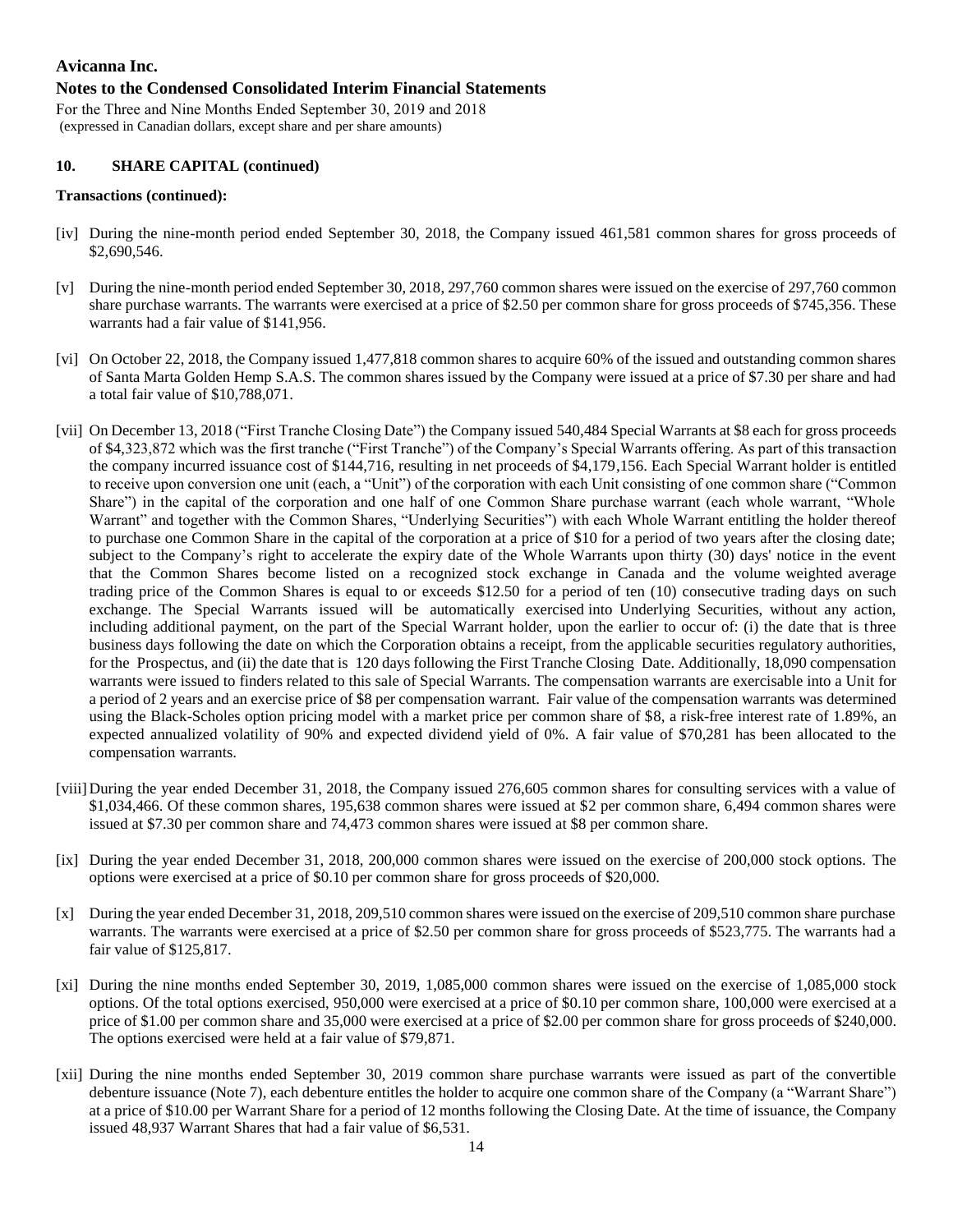## **Notes to the Condensed Consolidated Interim Financial Statements**

For the Three and Nine Months Ended September 30, 2019 and 2018 (expressed in Canadian dollars, except share and per share amounts)

# **10. SHARE CAPITAL (continued)**

- [xiii] During the nine months ended September 30, 2019, 2,701,598 common shares were issued on the exercise of 2,701,598 common share purchase warrants. Of the total warrants exercised, 2,171,681 were exercised at a price of \$1.00 per common share, 85,000 were exercised at a price of \$2.00 per common share and 444,917 were exercised at a price of \$2.50 per common share for gross proceeds of \$3,453,974. The common share purchase warrants exercised were held at a fair value of \$696,223.
- [xiv] During the nine months ended September 30, 2019, 540,484 common shares were issued on the exercise of 540,484 special warrants. All warrants were exercised at a price of \$8 per common share for a total of \$4,108,875. The common share purchase warrants exercised were held at a fair value of \$4,108,875. As noted above in note 10 (vii), upon the conversion of each Unit, each unitholder received one half of one common share purchase warrant which provides the right to purchase one Common Share in the capital of the corporation at a price of \$10 for a period of two years after the closing date. As such 270,242 common share purchase warrants were issued at the time of conversion. Fair value of the warrants was determined using the Black-Scholes option pricing model with a market price per common share of \$8, a risk-free interest rate of 1.89%, an expected annualized volatility of 90% and expected dividend yield of 0%. A fair value of \$509,315 has been allocated to the warrants. Each common share purchase warrant subject to acceleration such that, if the Common Shares are listed and posted for trading on a stock exchange and the volume weighted average price of the Common Shares on such stock exchange is equal to or greater than \$12.50 for a period of 10 consecutive trading days, the Corporation may at its option elect to accelerate the expiry of the common share purchase warrants by providing notice to the holders thereof, in which case the common share purchase warrants will expire on the 30th calendar day following delivery of such notice
- [xv] On April 15, 2019 ("Second Tranche Closing Date") the Company issued 2,228,328 Special Warrants at \$8 each for gross proceeds of \$17,826,624 which was the second tranche ("Second Tranche") of the Company's Special Warrants offering. As part of this transaction the company incurred cash issuance cost of \$670,800 and compensation warrant cost of 517,782, resulting in net proceeds of \$16,638,042 Each Special Warrant holder is entitled to receive upon conversion one unit (each, a "Unit") of the corporation with each Unit consisting of one common share ("Common Share") in the capital of the corporation and one half of one Common Share purchase warrant (each whole warrant, "Whole Warrant" and together with the Common Shares, "Underlying Securities") with each Warrant entitling the holder thereof to purchase one Common Share in the capital of the corporation at a price of \$10 for a period of two years after the closing date. Additionally, 129,290 compensation warrants were issued to finders related to this sale of Special Warrants. The compensation warrants are exercisable into a Unit for a period of 2 years and an exercise price of \$8 per compensation warrant. Fair value of the compensation warrants was determined using the Black-Scholes option pricing model with a market price per common share of \$8, a risk-free interest rate of 1.89%, an expected annualized volatility of 90% and expected dividend yield of 0%. A fair value of \$517,782 has been allocated to the compensation warrants. Each common share purchase warrant subject to acceleration such that, if the Common Shares are listed and posted for trading on a stock exchange and the volume weighted average price of the Common Shares on such stock exchange is equal to or greater than \$12.50 for a period of 10 consecutive trading days, the Corporation may at its option elect to accelerate the expiry of the common share purchase warrants by providing notice to the holders thereof, in which case the common share purchase warrants will expire on the 30th calendar day following delivery of such notice
- [xvi] During the nine months ended September 30, 2019, the Company issued 92,348 common shares for consulting services with a value of \$738,776. All common shares were issued at a value of \$8 per common share.
- [xvii]During the nine months ended September 30, 2019, 2,228,328 common shares were issued on the exercise of 2,228,328 special warrants. All warrants were exercised at a price of \$8 per common share for a total of \$16,638,042. The common share purchase warrants exercised were held at a fair value of \$16,638,042. As noted above in note 9 (xv), upon the conversion of each Unit, each unitholder received one half of one common share purchase warrant which provides the right to purchase one Common Share in the capital of the corporation at a price of \$10 for a period of two years after the closing date. As such 1,114,162 common share purchase warrants were issued at the time of conversion. Fair value of the warrants was determined using the Black-Scholes option pricing model with a market price per common share of \$8, a risk-free interest rate of 2.00%, an expected annualized volatility of 90% and expected dividend yield of 0%. A fair value of \$3,138,905 has been allocated to the warrants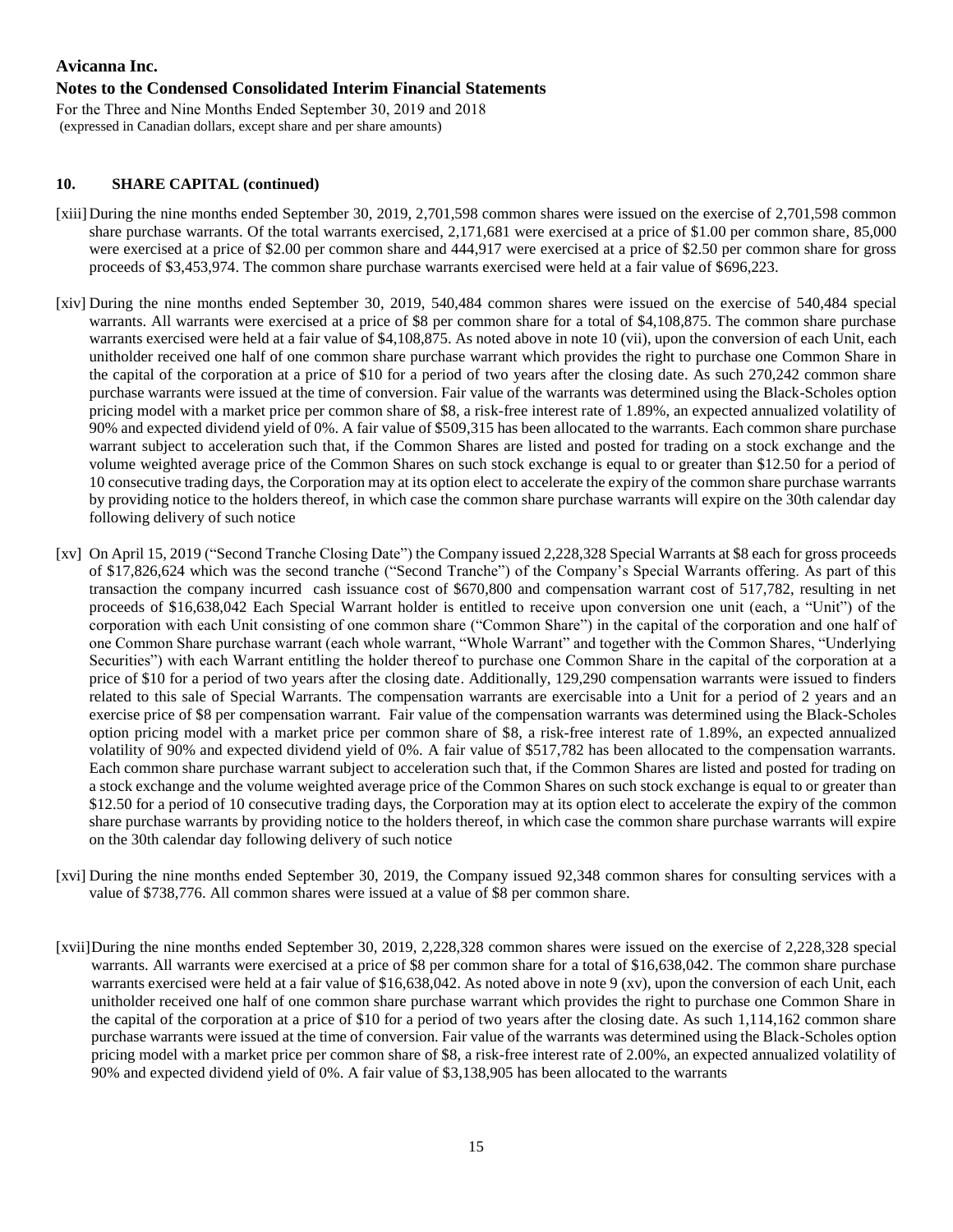## **Notes to the Condensed Consolidated Interim Financial Statements**

For the Three and Nine Months Ended September 30, 2019 and 2018 (expressed in Canadian dollars, except share and per share amounts)

#### **10. SHARE CAPITAL (continued)**

#### **Warrant Reserve**

As at September 30, 2019 the following warrants were outstanding and exercisable:

|                                      | <b>Warrants Issued /</b> | Weighted average |
|--------------------------------------|--------------------------|------------------|
|                                      | <b>Exercised</b>         | exercise price   |
|                                      | #                        | \$               |
| Outstanding as at December 31, 2017  | 2,564,160                | \$0.99           |
| Warrants issued                      | 1,116,910                | 2.45             |
| Special warrants issued              | 540.484                  | 8.00             |
| Compensation warrants issued         | 18,090                   | 8.00             |
| Warrants exercised                   | (303, 510)               | (1.69)           |
| Outstanding as at December 31, 2018  | 3,936,134                | \$2.15           |
| Warrants issued                      | 3,790,959                | 8.76             |
| Special warrants exercised           | (2,768,812)              | 8.00             |
| Warrants expired                     | (625,962)                | 2.28             |
| Warrants exercised                   | (2,701,598)              | (1.28)           |
| Outstanding as at September 30, 2019 | 1,630,721                | \$9.56           |

The following table is a summary of the Company's warrants outstanding as at September 30, 2019:

| <b>Warrants Outstanding</b>       |                         |                                                  | <b>Warrants Exercisable</b>        |                                   |
|-----------------------------------|-------------------------|--------------------------------------------------|------------------------------------|-----------------------------------|
| <b>Exercise price range</b>       | Number outstanding<br># | Weighted<br>average<br>remaining life<br>(years) | Weighted average<br>exercise price | <b>Number</b><br>exercisable<br># |
| 1.00                              | 25,000                  | 2.58                                             | 0.02                               | 25,000                            |
| 2.00                              | 25,000                  | 0.34                                             | 0.03                               | 25,000                            |
| 8.00                              | 147,380                 | 1.50                                             | 0.72                               | 147,380                           |
| 10.00                             | 1,433,341               | 1.44                                             | 8.79                               | 1,433,341                         |
| <b>Balance September 30, 2019</b> | 1,630,721               | 1.44                                             | 9.56                               | 1,630,721                         |

#### **11. SHARE BASED PAYMENT RESERVE AND STOCK OPTIONS**

Share-based compensation is comprised of:

|                             | <b>Nine Months Ended</b>     |  |                       |
|-----------------------------|------------------------------|--|-----------------------|
|                             | <b>September</b><br>30, 2019 |  | September 30,<br>2018 |
| Options to consultants      | 1,541,335                    |  | 583,327               |
| Options issued to employees | 440.731                      |  | 88,174                |
|                             | .982,066                     |  | 671.501               |

The Company has established a stock option plan (the "Option Plan") for directors, officers, employees and consultants of the Company. The Company's Board of Directors determines, among other things, the eligibility of individuals to participate in the Option Plan and the term, vesting periods, and the exercise price of options granted to individuals under the Option Plan.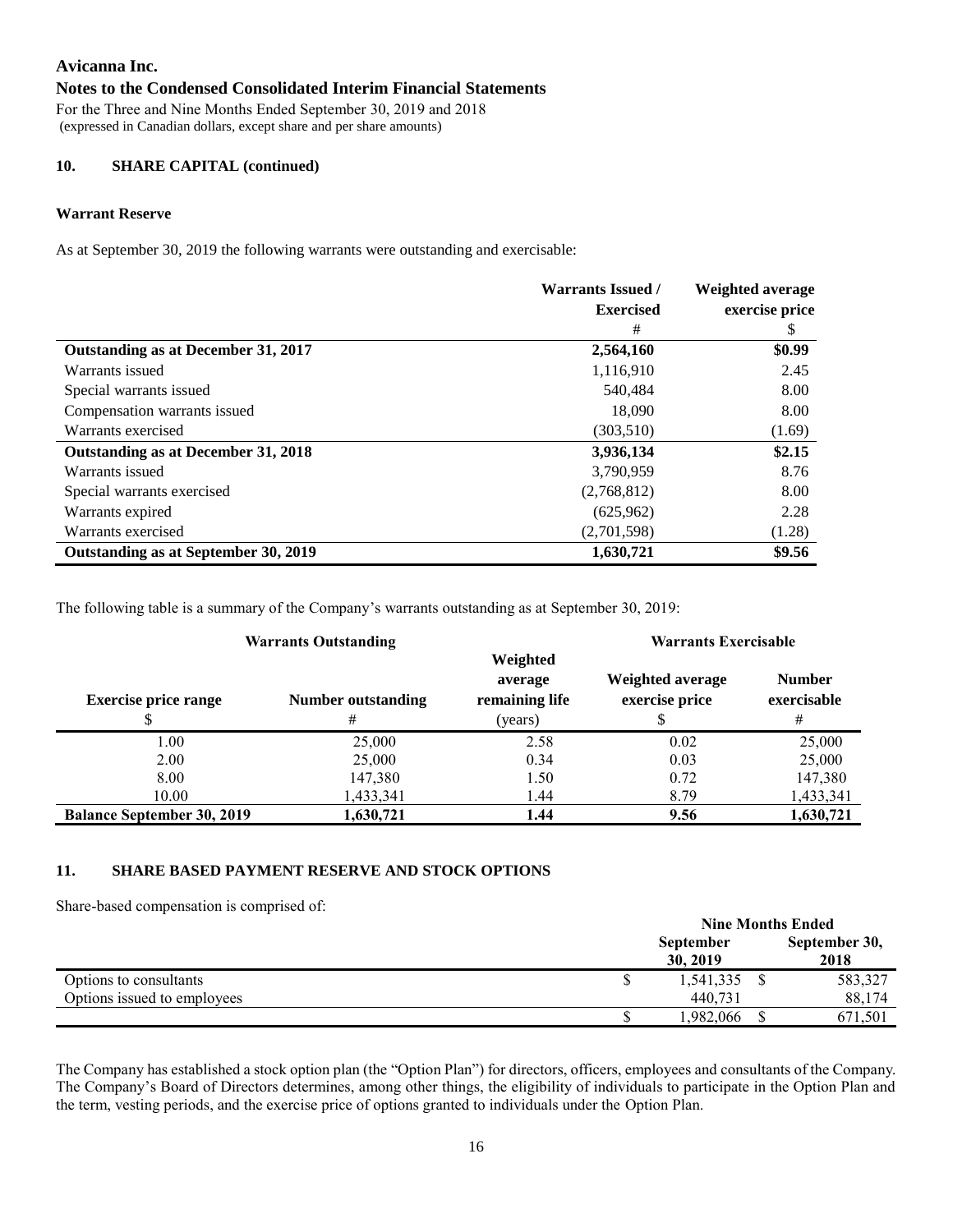## **Notes to the Condensed Consolidated Interim Financial Statements**

For the Three and Nine Months Ended September 30, 2019 and 2018 (expressed in Canadian dollars, except share and per share amounts)

## **11. SHARE BASED PAYEMENT RESERVE AND STOCK OPTIONS (continued)**

Each share option converts into one common share of the Company on exercise. No amounts are paid or payable by the individual on receipt of the option. The options carry neither the right to dividends nor voting rights. Options may be exercised at any time from the date of vesting to the date of their expiry.

The Company's Option Plan provides that the number of common shares reserved for issuance may not exceed 10% of the number of common shares outstanding. If any options terminate, expire, or are cancelled as contemplated by the Option Plan, the number of options so terminated, expired, or cancelled shall again be available under the Option Plan

## *[i] Measurement of fair values*

The fair value of share options granted during the periods ended September 30, 2019 and December 31, 2018 was estimated at the date of grant using the Black Scholes option pricing model using the following inputs:

|                         | 2019             | 2018    |
|-------------------------|------------------|---------|
| Grant date share price  | \$8.00           | \$3.75  |
| Exercise price          | \$8.00           | \$3.86  |
| Expected dividend yield | 0%               | 0%      |
| Risk-free interest rate | $1.7\% - 2.06\%$ | 2.06%   |
| Expected option life    | $7 - 10$ years   | 7 years |
| Expected volatility     | 90%              | 90%     |

## **Employee and non-employee options**

Expected volatility was estimated by using the historical volatility of other actively traded public companies that the Company considers comparable that have trading and volatility history. The expected option life represents the period of time that options granted are expected to be outstanding. The risk-free interest rate is based on Canada government bonds with a remaining term equal to the expected life of the options.

*[ii] Reconciliation of outstanding equity-settled share options*

|                                      | Options issued/(exercised) | Weighted average exercise |
|--------------------------------------|----------------------------|---------------------------|
|                                      | #                          | \$                        |
| Outstanding as at December 31, 2017  | 1,960,000                  | 0.36                      |
| Options issued                       | 877,500                    | 5.10                      |
| Options expired                      | (150,000)                  | 0.10                      |
| Options exercised                    | (225,000)                  | 1.00                      |
| Outstanding as at December 31, 2018  | 2,462,500                  | 1.82                      |
| Options issued                       | 504,320                    | 8.00                      |
| Options expired                      | (20,000)                   | 2.00                      |
| Options cancelled                    | (132,500)                  | 8.00                      |
| Options exercised                    | (1,085,000)                | 0.04                      |
| Outstanding as at September 30, 2019 | 1,729,320                  | 4.43                      |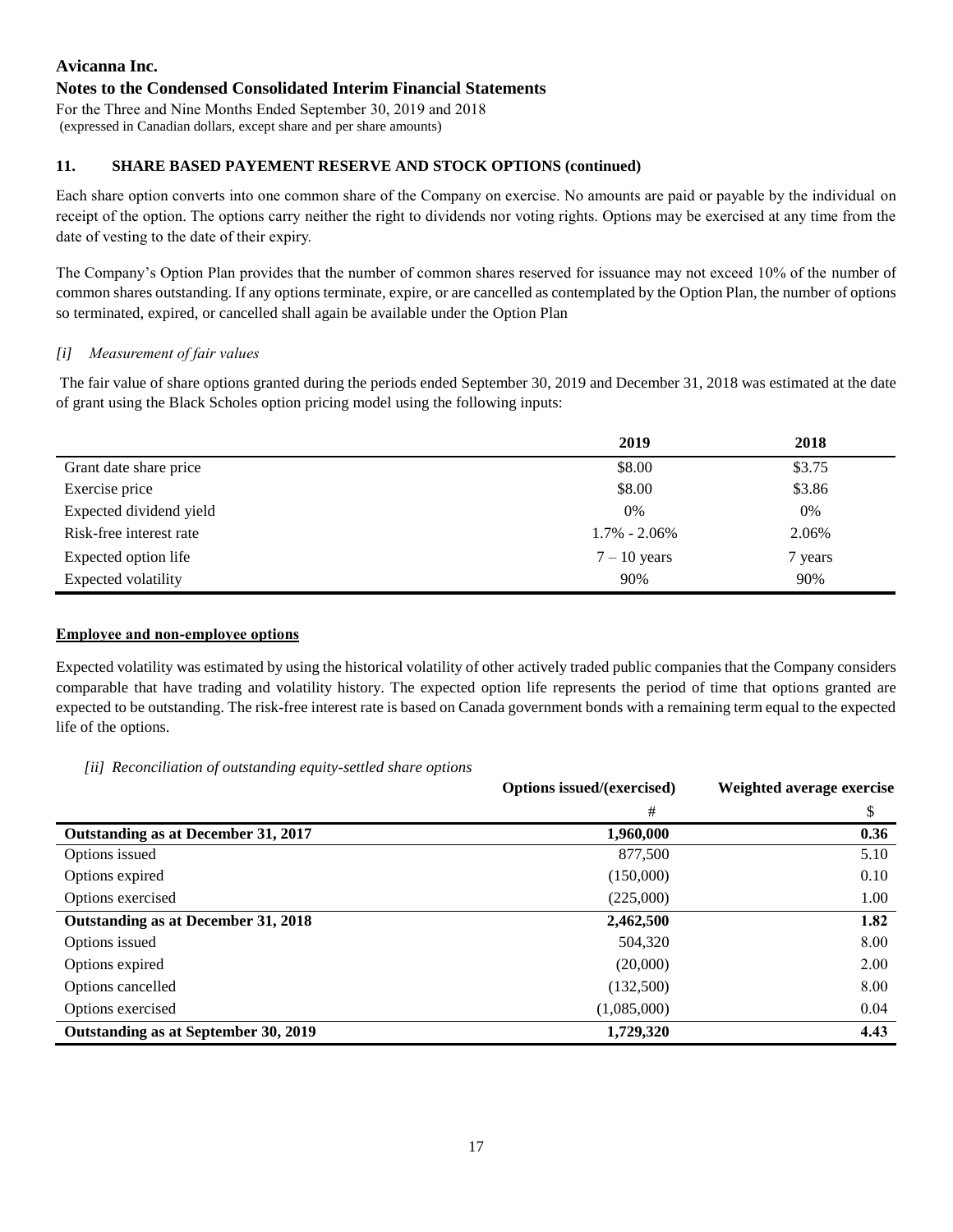## **Notes to the Condensed Consolidated Interim Financial Statements**

For the Three and Nine Months Ended September 30, 2019 and 2018 (expressed in Canadian dollars, except share and per share amounts)

## **11. SHARE BASED PAYEMENT RESERVE AND STOCK OPTIONS (continued)**

The following table is a summary of the Company's share options outstanding as at September 30, 2019:

| <b>Options Outstanding</b>        |               |                  | <b>Options Exercisable</b> |               |
|-----------------------------------|---------------|------------------|----------------------------|---------------|
|                                   | <b>Number</b> | Weighted average | Weighted average           | <b>Number</b> |
| <b>Exercise price range</b>       | outstanding   | remaining life   | exercise price             | exercisable   |
|                                   | #             | (years)          |                            | #             |
| \$0.10                            | 100,000       | 4.19             | \$0.01                     | 100,000       |
| \$1.00                            | 410,000       | 4.78             | \$0.24                     | 410,000       |
| \$2.00                            | 419,500       | 5.58             | \$0.49                     | 419,500       |
| \$7.30                            | 72,000        | 5.83             | \$0.30                     | 72,000        |
| \$8.00                            | 702,820       | 6.70             | \$3.25                     | 438,943       |
| \$10.00                           | 25,000        | 5.78             | \$0.14                     | 25,000        |
| <b>Balance September 30, 2019</b> | 1,729,320     | 5.78             | \$4.43                     | 1,465,443     |

## **12. NON-CONTROLLING INTEREST**

The following table presents the summarized financial information about the Company's subsidiaries that have non-controlling interests. This information represents amounts before intercompany eliminations as at September 30, 2019.

The net change in non-controlling interest is as follows:

|                                                 | 2019       | 2018      |
|-------------------------------------------------|------------|-----------|
| As at December 31                               | 8,070,778  |           |
| Increase in NCI from acquisition                |            | 1,067,948 |
| Increase in NCI from MVMD transaction           | 1,048,366  |           |
| Net loss attributed to non-controlling interest | (219, 562) | (74,574)  |
| As at September 30                              | 8,899,582  | 993,374   |

On April 5, 2019 Mountain Valley MD Inc. ("MVMD") subscribed to and purchased 25% of the issued and outstanding shares of Sativa Nativa. As part of the transaction, MVMD directly subscribed for 17,892,248 shares of Sativa Nativa for an aggregate purchase price of \$2.8 million. The remaining 15% interest was purchased from existing shareholders of Sativa Nativa, the Company not being one. Following the close of the transaction, the Company's interest in Sativa Nativa was reduced to 63% of the then total issued and outstanding shares.

# **13. FINANCIAL RISK MANAGEMENT AND FINANCIAL INSTRUMENTS**

#### **Credit risk**

Credit risk is the risk of financial loss to the Company if a customer or counterparty to a financial instrument fails to meet its contractual obligations and arises principally from deposits with banks and outstanding receivables. The Company does not hold any collateral as security but mitigates this risk by dealing only with what management believes to be financially sound counterparties and, accordingly, does not anticipate significant loss for non-performance.

#### **Liquidity risk**

Liquidity risk is the risk that the Company will not be able to meet its financial obligations as they become due. The Company's exposure to liquidity risk is dependent on the Company's ability to raise additional financing to meet its commitments and sustain operations. The Company mitigates liquidity risk by management of working capital, cash flows and the issuance of share capital.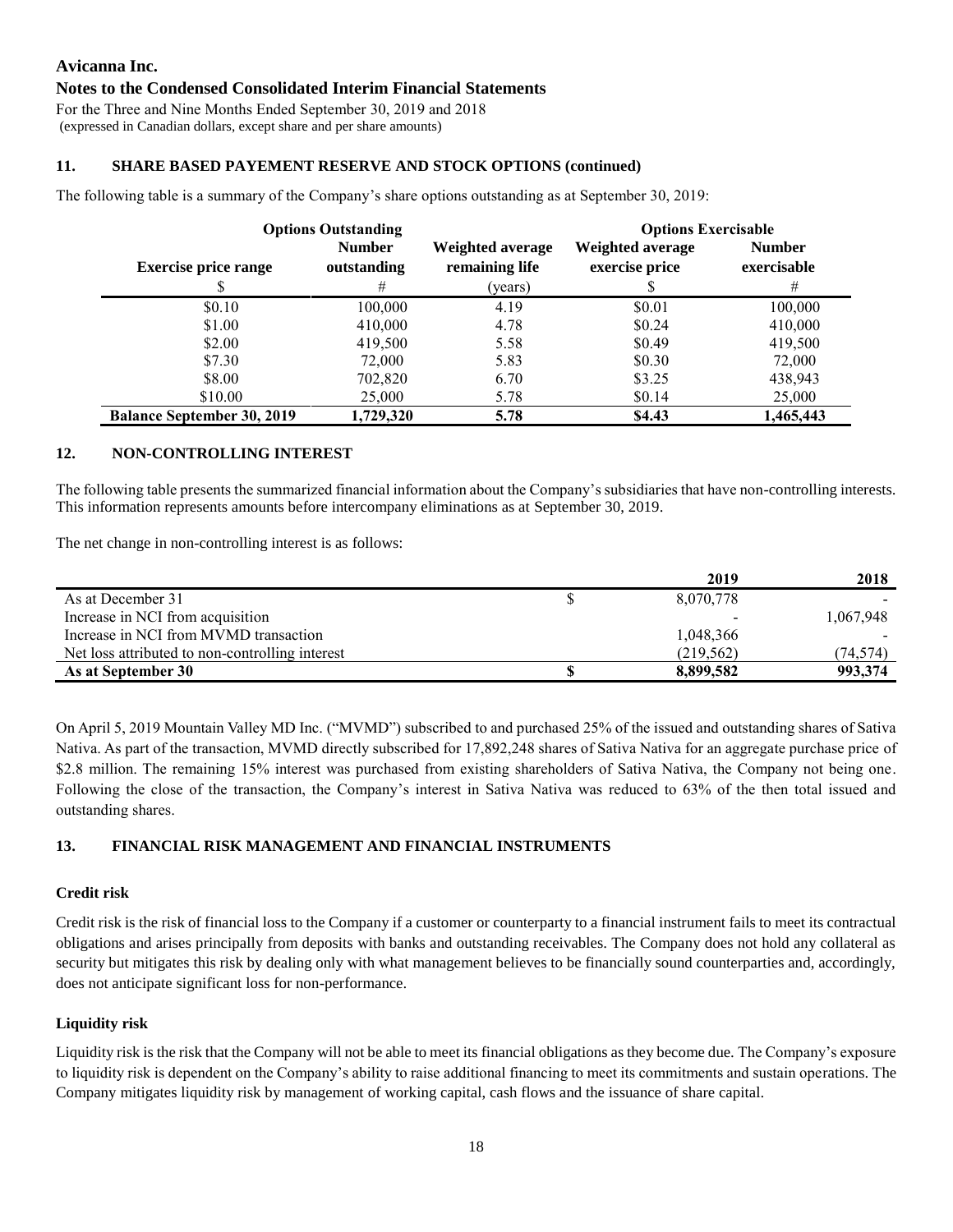# **Avicanna Inc. Notes to the Condensed Consolidated Interim Financial Statements** For the Three and Nine Months Ended September 30, 2019 and 2018

(expressed in Canadian dollars, except share and per share amounts)

# **13. FINANCIAL RISK MANAGEMENT AND FINANCIAL INSTRUMENTS (continued)**

In addition to the commitments disclosed, the Company is obligated to the following contractual maturities of undiscounted cash flows:

|                 | Carrying<br>amount | <b>Contractual cash</b><br>flows | Year 1    | Year 2                   | Year 3                   |
|-----------------|--------------------|----------------------------------|-----------|--------------------------|--------------------------|
| Amounts payable | 2,717,072          | 2,717,072                        | 2,717,072 | $\sim$                   | $\overline{\phantom{0}}$ |
|                 | 2,717,072          | 2,717,072                        | 2,717,072 | $\overline{\phantom{a}}$ | $\sim$                   |

## **Market risk**

Market risk is the risk that the fair value or future cash flows of a financial instrument will fluctuate because of changes in market prices. Market risk comprises three types of risk: currency rate risk, interest rate risk and other price risk.

## *Currency risk*

Currency risk is the risk to the Company's earnings that arise from fluctuations of foreign exchange rates. The Company is not exposed to foreign currency exchange risk as it has minimal financial instruments denominated in a foreign currency and substantially all of the Company's transactions are in Canadian and US dollars. The Company receives many of its share issuance proceeds in USD and therefore any foreign currency translation risk is minimized.

## *Interest risk*

Interest rate risk is the risk that the fair value or future cash flows of a financial instrument will fluctuate because of changes in market interest rates. The Company is not exposed to interest rate as it does not have any borrowings.

# *Other price risk*

Other price risk is the risk that the fair value or future cash flows of a financial instrument will fluctuate because of changes in market prices (other than those arising from interest rate risk or currency risk), whether those changes are caused by factors specific to the individual financial instrument or its issuer, or factors affecting all similar financial instruments traded in the market. The Company is not exposed to other price risks as at September 30, 2018 and 2019.

#### **Fair values**

The carrying values of cash, marketable securities, amounts receivable, prepaid assets, investments and amounts payable approximate the fair values due to the short-term nature of these items. The risk of material change in fair value is not considered to be significant due to a relatively short-term nature. The Company does not use derivative financial instruments to manage this risk.

Financial instruments recorded at fair value on the condensed interim consolidated statement of financial position are classified using a fair value hierarchy that reflects the significance of the inputs used in making the measurements. The Company categorizes its fair value measurements according to a three-level hierarchy as disclosed in Note 3 of the audited financial statements as at December 31, 2018. The hierarchy prioritizes the inputs used by the Company's valuation techniques. A level is assigned to each fair value measurement based on the lowest-level input significant to the fair value measurement in its entirety.

The fair value hierarchy requires the use of observable market inputs whenever such inputs exist. A financial instrument is classified to the lowest level of the hierarchy for which a significant input has been considered in measuring fair value.

Cash and marketable securities are classified as Level 1 financial instruments. Amounts receivable, amounts payable and fund held for investment are classified as Level 2 financial instruments. During the year, there were no transfers of amounts between Level 1 and Level 2.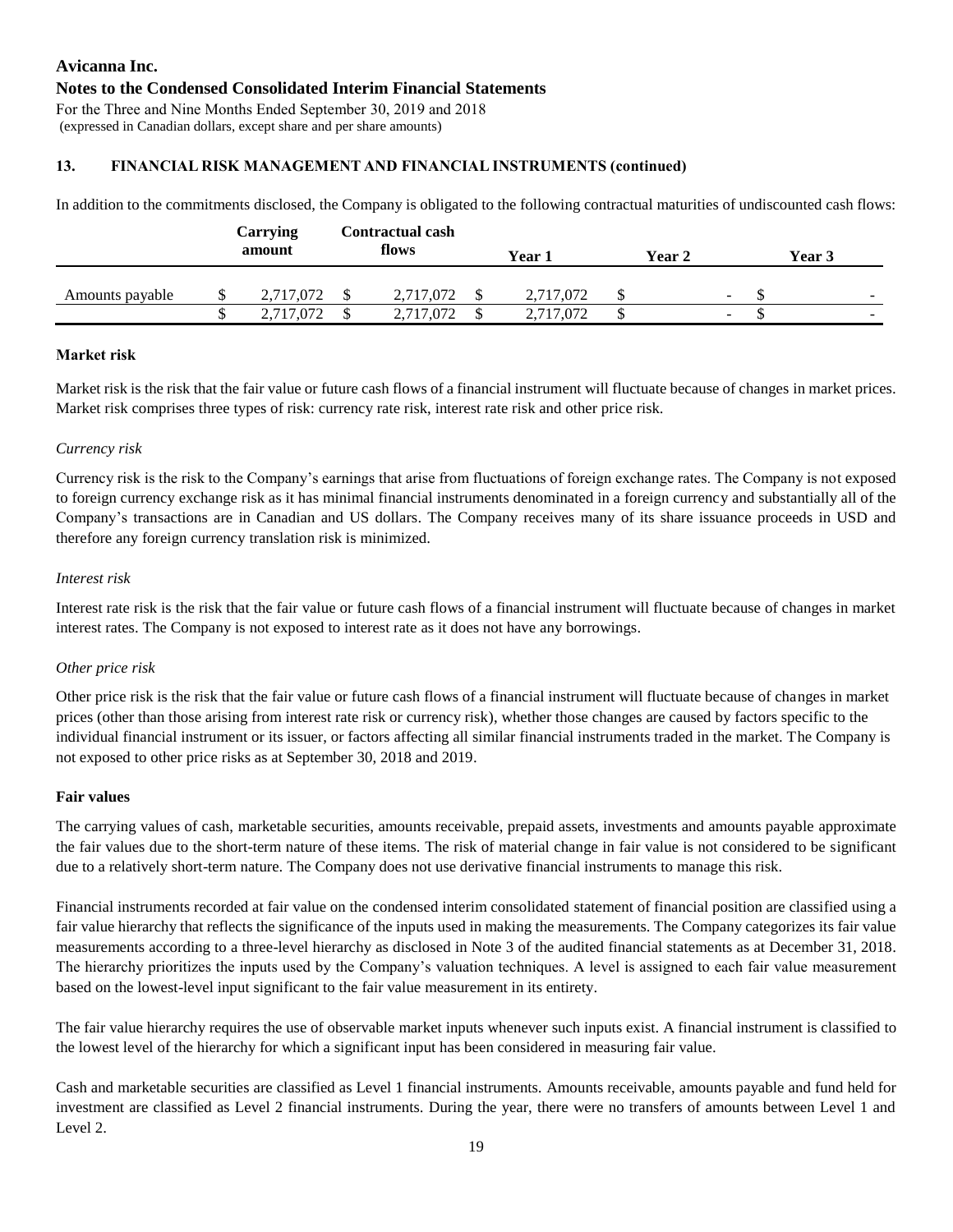## **Notes to the Condensed Consolidated Interim Financial Statements**

For the Three and Nine Months Ended September 30, 2019 and 2018 (expressed in Canadian dollars, except share and per share amounts)

# **14. PREPAID ASSETS**

Prepaid assets include prepayments to external contractors and deposits on machinery and equipment in relation to the Company's cultivation and commercialization efforts. Prepaid assets are composed of the following:

|                                                              | <b>September 30, 2019</b> | <b>December 31, 2018</b> |
|--------------------------------------------------------------|---------------------------|--------------------------|
| Deposits on machinery, equipment and to external contractors | 1.421.372                 | 465.189                  |
| Deposits for research agreements and future services         | 1,260,840                 | 212.954                  |
| Other                                                        | 450.702                   | 185.481                  |
|                                                              | 3,132,914                 | 863.624                  |

## **15. LEASE LIABILITY**

As of September 30, 2019, the lease liability consisted of the following:

|                                        |   | September 30, 2019 |
|----------------------------------------|---|--------------------|
| Balance at the beginning of the period | S |                    |
| <b>Additions</b>                       |   | 670,549            |
| Lease payments and interest            |   | (71,241)           |
| <b>Balance at end of period</b>        |   | 599,308            |
| Lease liability $-$ current portion    |   | 224,950            |
| Lease liability – noncurrent portion   |   | 374,358            |

The Company has lease liabilities for leases related to its corporate offices. The weighted average discount rate for the three months ended September 30, 2019 was 8% percent.

#### **16. RIGHT TO USE ASSET**

As of September 30, 2019, our right to use asset consisted of the following:

|                                        | September 30, 2019 |
|----------------------------------------|--------------------|
| Balance at the beginning of the period |                    |
| <b>Additions</b>                       | 670.549            |
| Amortization expense                   | (81.774)           |
| <b>Balance at end of period</b>        | 588,775            |

The Company recognized a right to use asset during the year under IFRS 16. The right to use asset is amortized on a straight line basis over the term of its leases related to its corporate offices. Amortization expense for the nine-month period was \$81,774 which is included under depreciation and amortization in the statement of operations.